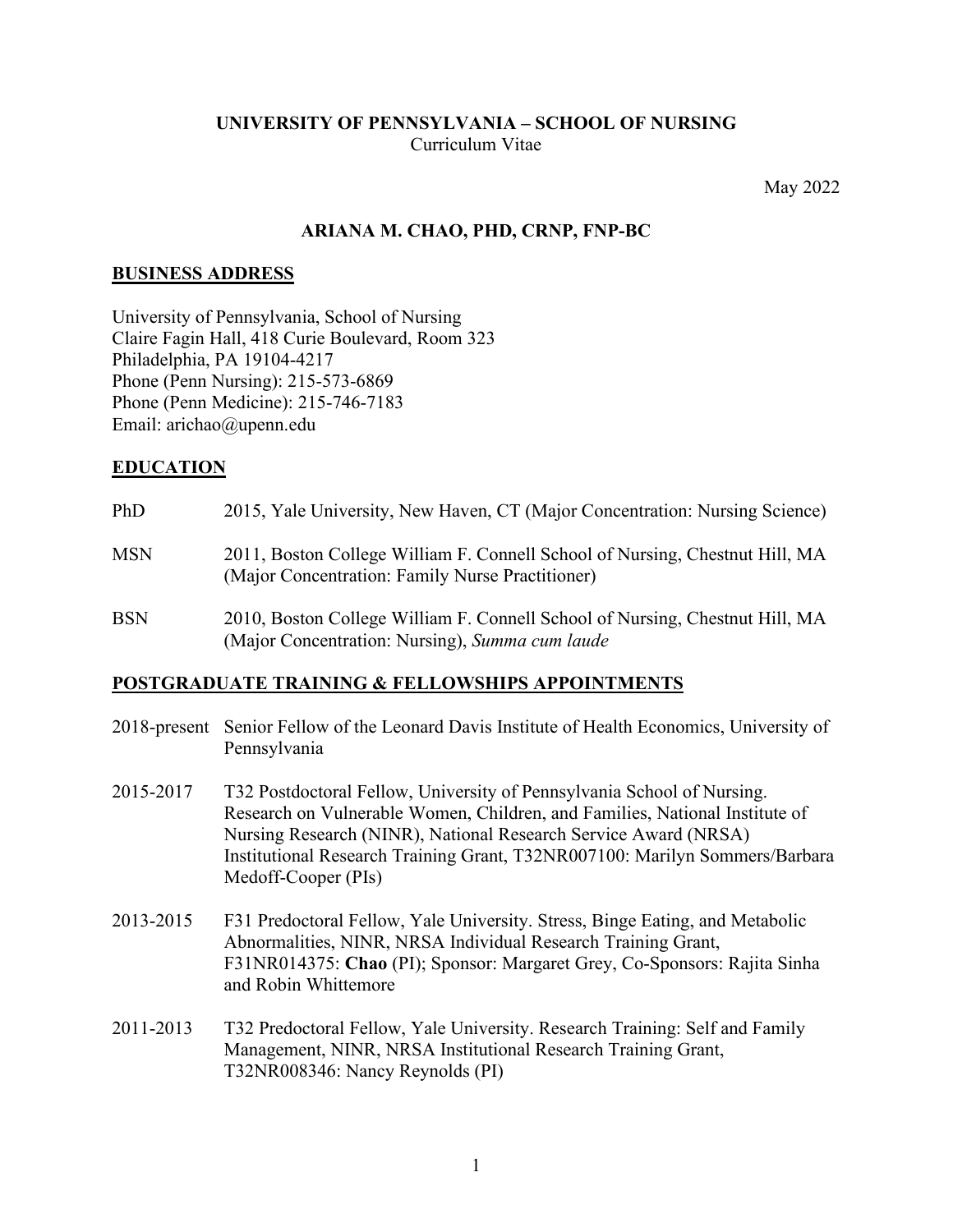#### **PROFESSIONAL EXPERIENCE**

#### **ACADEMIC POSITIONS**

- 2017-present Assistant Professor, Standing Faculty Tenure Track, Department of Biobehavioral Health Sciences, University of Pennsylvania, School of Nursing
- 2017-present Secondary Appointment as Assistant Professor of Nursing in Psychiatry, University of Pennsylvania School of Medicine
- 2015-2017 T32 Postdoctoral Fellow, School of Nursing, University of Pennsylvania; Center for Weight and Eating Disorders, Department of Psychiatry, University of Pennsylvania School of Medicine
- 2011-2015 Graduate Research Assistant, School of Nursing, Yale University
- 2007-2010 Undergraduate Research Assistant, School of Nursing, Boston College

#### **CLINICAL & ADMINISTRATIVE POSITIONS**

- 2021-present Director of Enrichment Programs, Penn Center for Nutritional Science and Medicine (PenNSAM), University of Pennsylvania and The Children's Hospital of Philadelphia
- 2019-present Medical Director, Center for Weight and Eating Disorders, University of Pennsylvania School of Medicine
- 2015-present Family Nurse Practitioner, Center for Weight and Eating Disorders, University of Pennsylvania School of Medicine
- 2015-2017 Family Nurse Practitioner, Stunkard Weight Management Program, University of Pennsylvania School of Medicine
- 2014-2015 Research Clinician, Program on Weight and Eating Disorders, Yale School of Medicine
- 2013-2015 Family Nurse Practitioner, CVS Health
- 2008-2011 Clinical Assistant, Inpatient Medicine and Intermediate Care Program, Boston Children's Hospital

#### **OTHER APPOINTMENTS**

2020-present Member, University of Pennsylvania Public Interest Technology University Network Steering Committee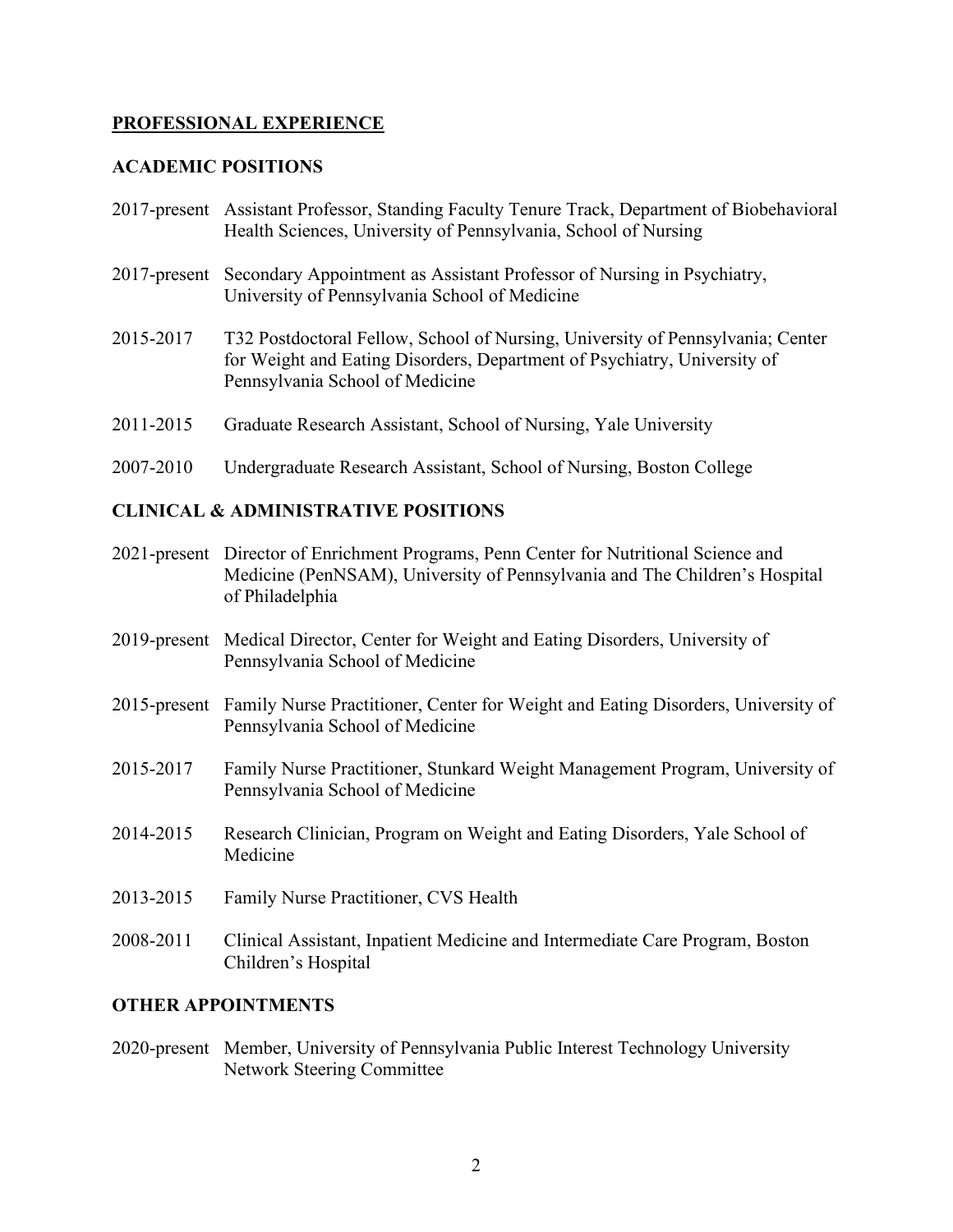2018-present Member, Institute for Diabetes, Obesity, and Metabolism, University of Pennsylvania School of Medicine

#### **CERTIFICATION/LICENSURE**

#### **Specialty Certification**

2011-present Family Nurse Practitioner, American Nurses Credentialing Center (ANCC) Board Certification

#### **Licensure**

- 2015-present Certified Registered Nurse Practitioner (CRNP), Family Health, Pennsylvania
- 2015-present Pennsylvania CRNP Prescriptive Authority
- 2015-present Drug Enforcement Administration Certified
- 2015-present Registered Nurse, Pennsylvania

#### **HONORS/AWARDS/MEMBERSHIPS IN HONORARY SOCIETIES**

| 2021 | University of Pennsylvania, Department of Biobehavioral Health Sciences, Junior<br><b>Faculty Research Award</b> |
|------|------------------------------------------------------------------------------------------------------------------|
| 2020 | University of Pennsylvania School of Nursing's Dean's Award for Undergraduate<br><b>Scholarly Mentorship</b>     |
| 2020 | Eastern Nursing Research Society Rising Star Research Award                                                      |
| 2018 | University of Pennsylvania, Department of Biobehavioral Health Sciences, Junior<br><b>Faculty Research Award</b> |
| 2017 | The Obesity Society Journal Symposium Winner                                                                     |
| 2017 | The Obesity Society Early Career Travel Award                                                                    |
| 2016 | The Obesity Society Early Career Abstract Award (Clinical Management Section)                                    |
| 2015 | American Association of Colleges of Nursing, Excellence in Advancing Nursing<br>Science Award, Honorable Mention |
| 2014 | Bloomberg Faculty of Nursing Emerging Scholar                                                                    |
| 2013 | McLeod-Blue-Skye Conference Travel Award                                                                         |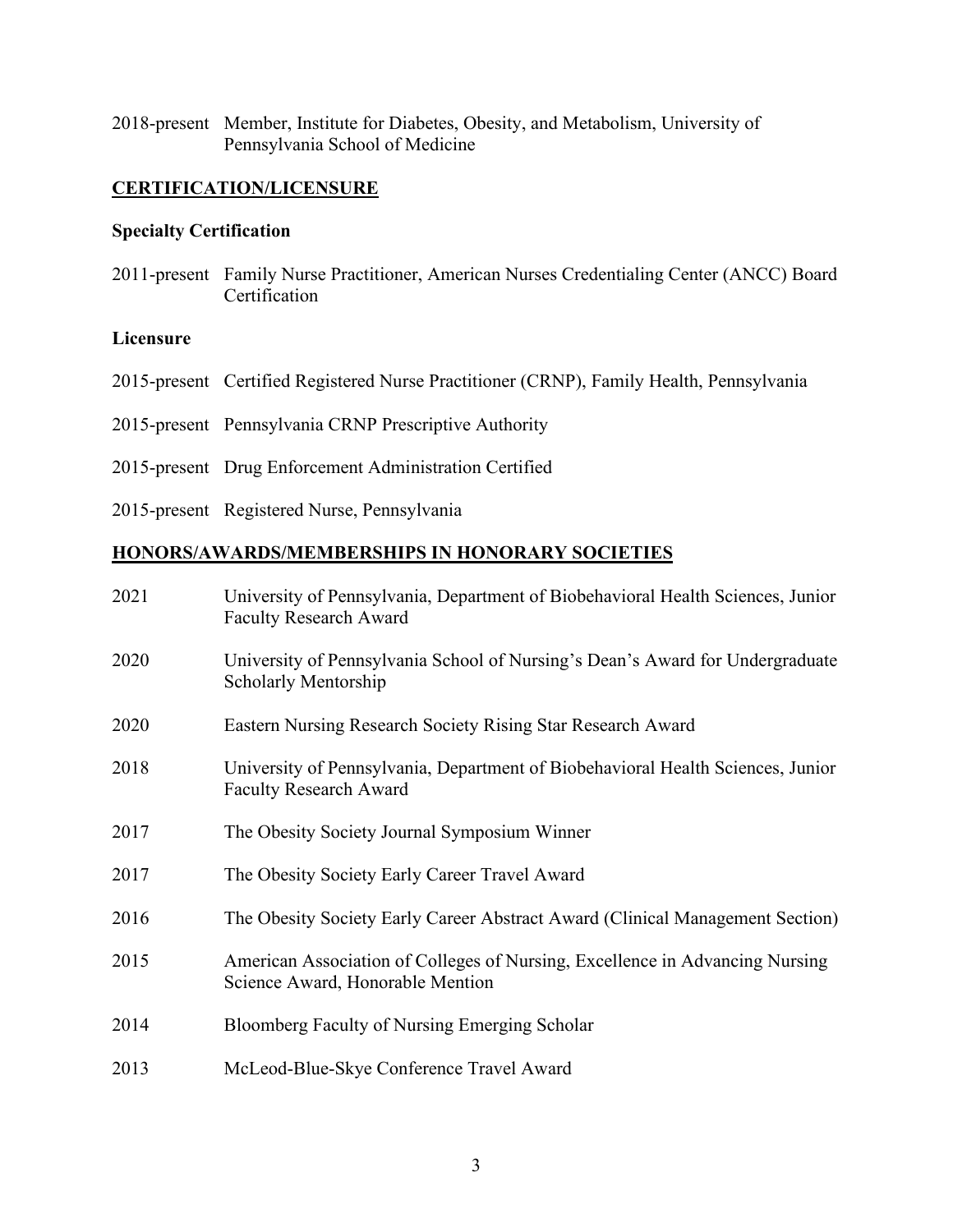| 2013      | Yale Graduate Conference Travel Fellowship                         |
|-----------|--------------------------------------------------------------------|
| 2012-2014 | Jonas Nurse Leaders Scholar                                        |
| 2012      | Yale School of Nursing Conference Travel Grant                     |
| 2011      | Boston College William F. Connell Commencement Award               |
| 2010      | Boston College William F. Connell Undergraduate Commencement Award |
| 2010      | Sigma Theta Tau Alpha Chi Chapter Spirit of Sigma Award            |
| 2008      | American Psychiatric Nurses Association Travel Award               |
|           |                                                                    |

#### **RESEARCH**

#### **Doctoral Dissertation**

2011-2015 Obesity-Related Eating Phenotypes: Examining the Relationships with Food Cravings, Stress, and Metabolic Abnormalities. Yale University. Dissertation Advisor: Margaret Grey, DrPH, RN, FAAN. Dissertation Committee: Robin Whittemore, PhD, APRN, FAAN; Rajita Sinha, PhD; Carlos M. Grilo, PhD; Jonathan Reuning-Scherer, PhD. Publication number: 3663475

#### **Funded Research**

| 2022-present    | Produce Rx: Improving Weight and Cardiovascular Risk in Adults with Food<br>Insecurity and Obesity. Chao (PI). The Edna G. Kynett Memorial Foundation.                                                                                                                                                                                                                                         |
|-----------------|------------------------------------------------------------------------------------------------------------------------------------------------------------------------------------------------------------------------------------------------------------------------------------------------------------------------------------------------------------------------------------------------|
| $2021$ -present | Research Study to Investigate How Well Semaglutide Tables Taken Once<br>Daily Work in People who are Overweight or Living with Obesity (OASIS 1).<br>Wadden (PI). Chao (Sub-I), Amaro (Sub-I).                                                                                                                                                                                                 |
| $2021$ -present | Efficacy and Safety of Tirzepatide Once Weekly versus Placebo After an<br>Intensive Lifestyle Program in Participants without Type 2 Diabetes who have<br>Obesity or are Overweight with Weight-Related Comorbidities: A<br>Randomized, Double-Blind, Placebo-Controlled Trial (SURMOUNT-3). (18F-<br>MC-GPHM). Chao (UPenn PI), Wadden (Sub-I), Amaro (Sub-I), Pandula<br>(Sub-I). Eli Lilly. |
| $2021$ -present | The Effect of Epitomee Capsule on Body Weight in Patients with Overweight<br>and Obesity with and without Pre-diabetes. Wadden (PI), Chao (Co-I),<br>Berkowitz (Co-I), Amaro (Co-I). Epitomee Medical.                                                                                                                                                                                         |
| $2019$ -present | A Randomized Controlled Trial Examining the Neurocognitive Benefits of<br>a Nationally Available Weight Management Program. (Investigator-initiated                                                                                                                                                                                                                                            |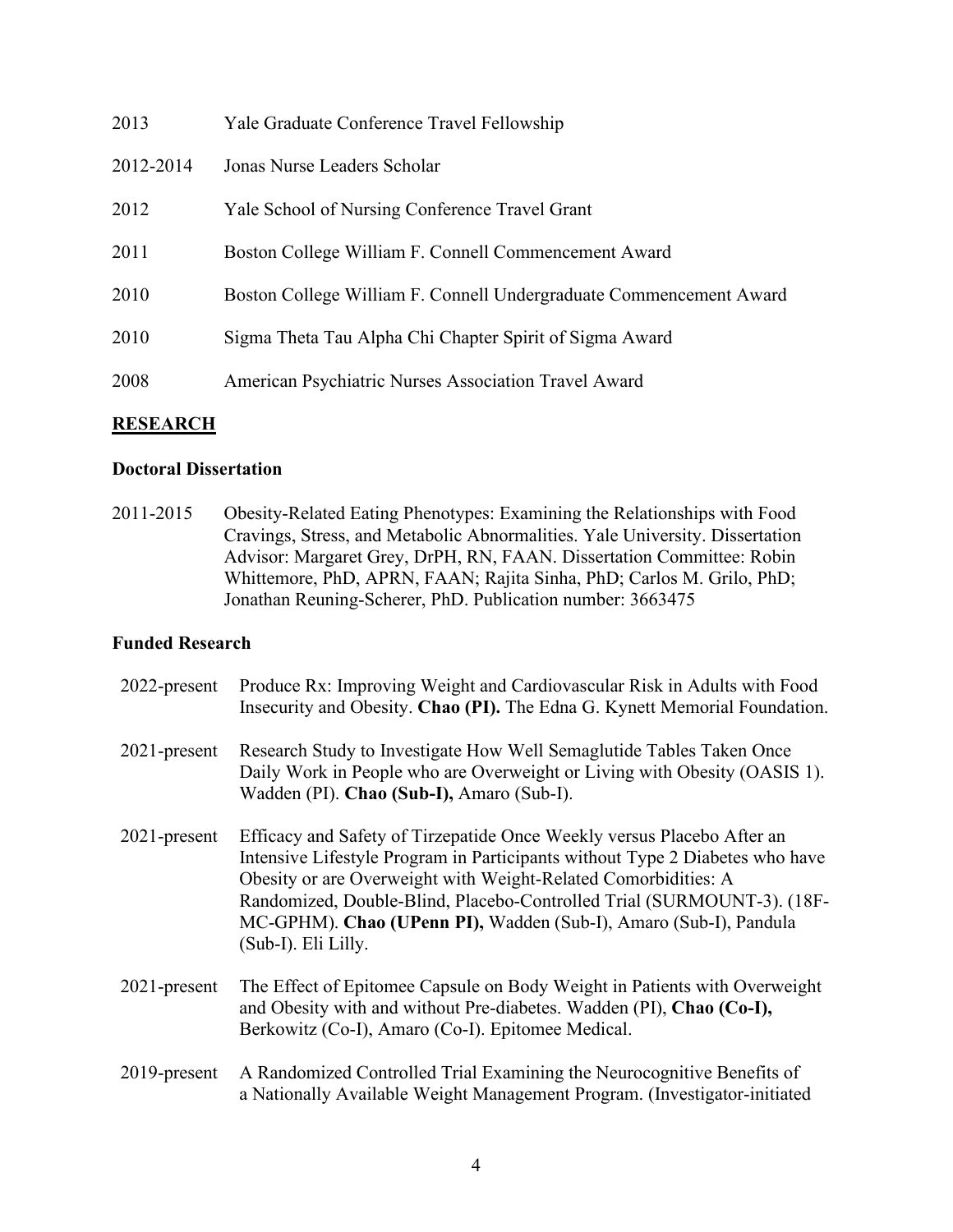|           | grant). Chao (PI), Wadden (Co-I). WW International, Inc (formerly Weight<br>Watchers).                                                                                                                                                                                                                                                                                           |
|-----------|----------------------------------------------------------------------------------------------------------------------------------------------------------------------------------------------------------------------------------------------------------------------------------------------------------------------------------------------------------------------------------|
| 2020-2021 | COVID Relief Funds for Obesity Research. Chao (PI). University of<br>Pennsylvania.                                                                                                                                                                                                                                                                                               |
| 2018-2021 | Effect and Safety of Semaglutide 2.4 mg Once-Weekly as Adjunct to Intensive<br>Behavioural Therapy in Subjects with Overweight or Obesity, Phase: 3a<br>Wadden (PI), Chao (Sub-I), Amaro (Sub-I), Berkowitz (Sub-I), Tronieri (Sub<br>-I). Novo Nordisk.                                                                                                                         |
| 2018-2022 | Neural Response to Food Stimuli: fMRI Changes Following Cognitive<br>Behavioral Therapy for Binge Eating Disorder. (K23NR017209). Chao (PI).<br>Mentor: Thomas A. Wadden. Co-Mentors: Ruben C. Gur, Carlos M. Grilo.<br>Consultants: Therese Richmond, Russell Shinohara. National Institute of<br>Nursing Research/National Institutes of Health.<br>Administrative supplement. |
| 2018-2021 | Long-Term Impact of Random Assignment to Intensive Lifestyle Intervention<br>on Alzheimer's Disease and Related Dementias: The Action for Health in<br>Diabetes ADRD Study. Wadden (UPenn PI). Chao (Co-I). Subaward from<br>Wake Forest University. National Institute on Aging/NIH.                                                                                            |
| 2017-2019 | A Randomized Controlled Trial of Liraglutide 3.0 mg/d for Binge Eating<br>Disorder. Allison (PI), Wadden (Co-I), Berkowitz (Co-I), Chao (Co-I), Novo<br>Nordisk.                                                                                                                                                                                                                 |
| 2017-2018 | Neural Response to External Food Cues in Obese Females with and without<br>Binge Eating Disorder. Chao (PI), Wadden (Co-I), Gur (Co-I). Dr. Dorothy<br>Mereness Endowed Research Fund and the University of Pennsylvania, School<br>of Nursing Faculty Grant Award.                                                                                                              |
| 2018      | Action for Health in Diabetes Extension Study Research Project. Look<br>AHEAD Research Group. (5U01DK05713519). Wadden (UPenn PI), Chao<br>(Collaborator). NIH/NIDDK.                                                                                                                                                                                                            |
| 2016-2017 | Do Healthcare Providers Recognize Binge Eating Disorder in their Patients?<br>(Investigator-initiated grant). Chao (PI), Sommers (Co-I), Wadden (Co-I),<br>Shire Pharmaceuticals.                                                                                                                                                                                                |
| 2016-2017 | Examining the Effects of Caloric Restriction and Weight Loss on<br>Neurocognition. Chao (PI), Ashare (Co-I), Wadden (Co-I), Sigma Theta Tau.                                                                                                                                                                                                                                     |
| 2013-2015 | Stress, Binge Eating, and Metabolic Abnormalities (F31NR014375), Chao<br>(PI), Predoctoral Fellowship, NINR/NIH.                                                                                                                                                                                                                                                                 |
|           |                                                                                                                                                                                                                                                                                                                                                                                  |

## **Mentor in Student/Trainee Funded Research and Fellowships**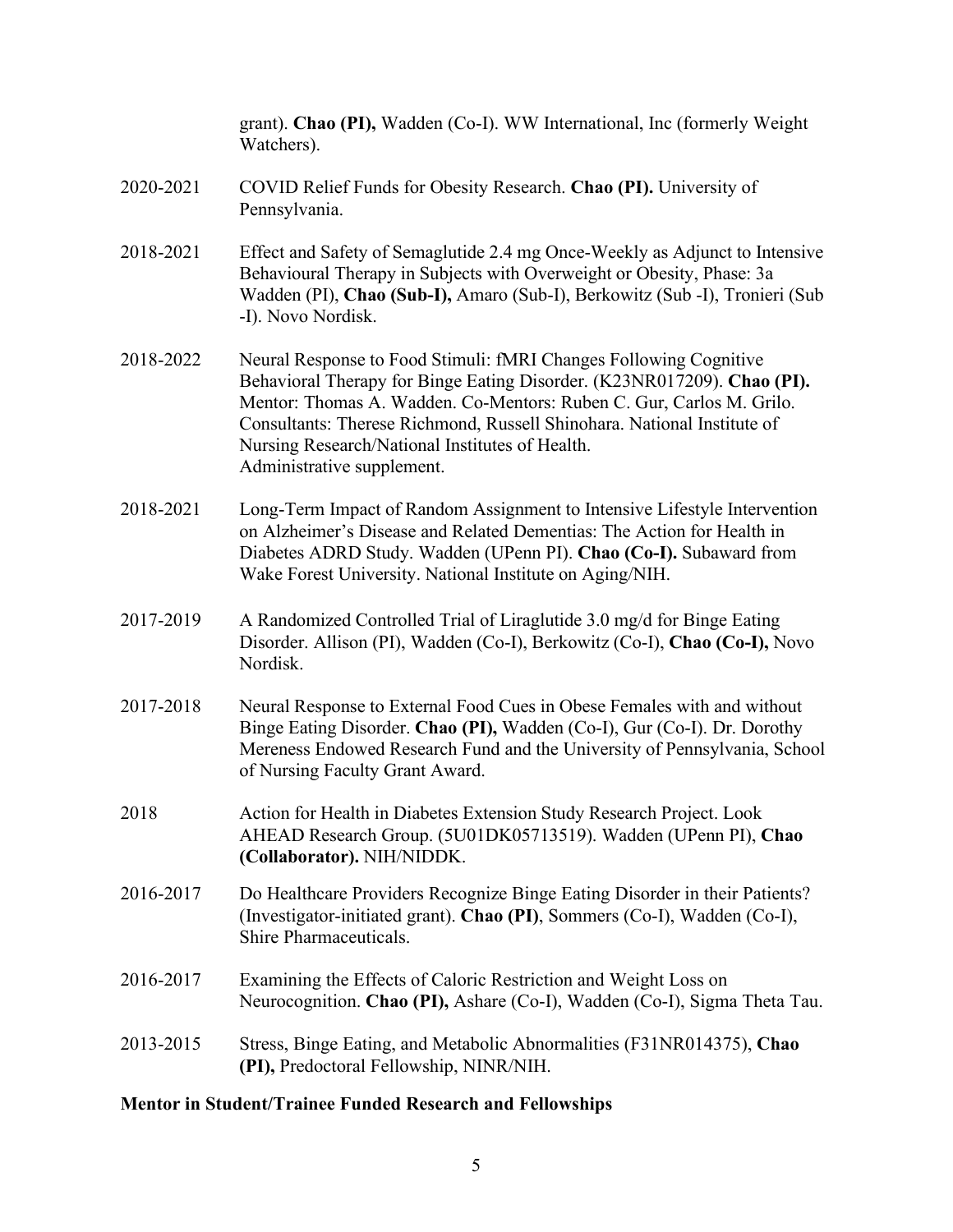| 2022-present | Examination of Health Plan Coverage for Obesity Pharmacotherapies and<br>Employers' Intentions for Future Coverage. Ben Nathan, Caroline (PI).<br>University of Pennsylvania Center for Undergraduate Research &<br>Fellowships. Chao, A (Co-Faculty Advisor). Patti Williams (Co-Advisor). |
|--------------|---------------------------------------------------------------------------------------------------------------------------------------------------------------------------------------------------------------------------------------------------------------------------------------------|
| 2021-Present | Health Policy Research Scholars. Cooper, Ashley (PI). Robert Wood Johnson<br>Foundation. Chao, A (Faculty Mentor).                                                                                                                                                                          |
| 2021-2022    | The Impact of COVID-19 on Binge Eating among Patients with Obesity,<br>Gardizy, Ariana (PI). University of Pennsylvania School of Nursing, Office of<br>Nursing Research. Chao, A (Faculty Mentor).                                                                                         |
| 2020-2021    | Psychosocial Factors and Technology Use: Relationships with Disordered<br>Eating among College Students during the COVID-19 Pandemic. Bronfman,<br>Kyra (PI). The Ernest M. Brown, Jr. College Alumni Society Undergraduate<br>Research Grant. Chao, A (Faculty Mentor).                    |
| 2020-2021    | Perceptions of Obesity Pharmacology among Nurse Practitioners. Bottcher,<br>Katelyn (PI). University of Pennsylvania School of Nursing, Office of Nursing<br>Research. Chao, A (Faculty Mentor).                                                                                            |
| 2020         | Penn Undergraduate Research Mentorship Award. Wei, Xueting (Mentee).<br>University of Pennsylvania. Chao, A (Faculty Mentor).                                                                                                                                                               |
| 2019         | Penn Undergraduate Research Mentorship Award. Luong, Vivian (Mentee).<br>University of Pennsylvania. Chao, A (Faculty Mentor).                                                                                                                                                              |
| 2018-2019    | Transitions in Care from Hospital to Home for Patients with Eating Disorders.<br>Di Vitantonio, Kathryn (PI). University of Pennsylvania School of Nursing,<br>Office of Nursing Research. Chao, A (Faculty Mentor).                                                                        |

#### **PUBLICATIONS**

Scopus H-Index=19

**Journal Articles: Research, Peer Reviewed** [data-based; students/trainees are underlined]

- 1. **Chao, A. M.,** Abene, J., Allison, K. C., Pearl, R. L., Wadden, T. A., Williams, N. N., & Tronieri, J. S. (in press). Binge eating disorder and eating self-efficacy in adults seeking bariatric surgery. *Clinical Obesity.*
- 2. Allison, K. C., **Chao, A. M.,** Bruzas, M. B., McCuen-West, C., Jones, E., McAllister, C., Gruber, K., Berkowitz, R. I., Wadden, T. A., & Tronieri, J. S. (in press). Randomized controlled trial of liraglutide 3.0 mg for binge eating disorder. *Obesity Science & Practice*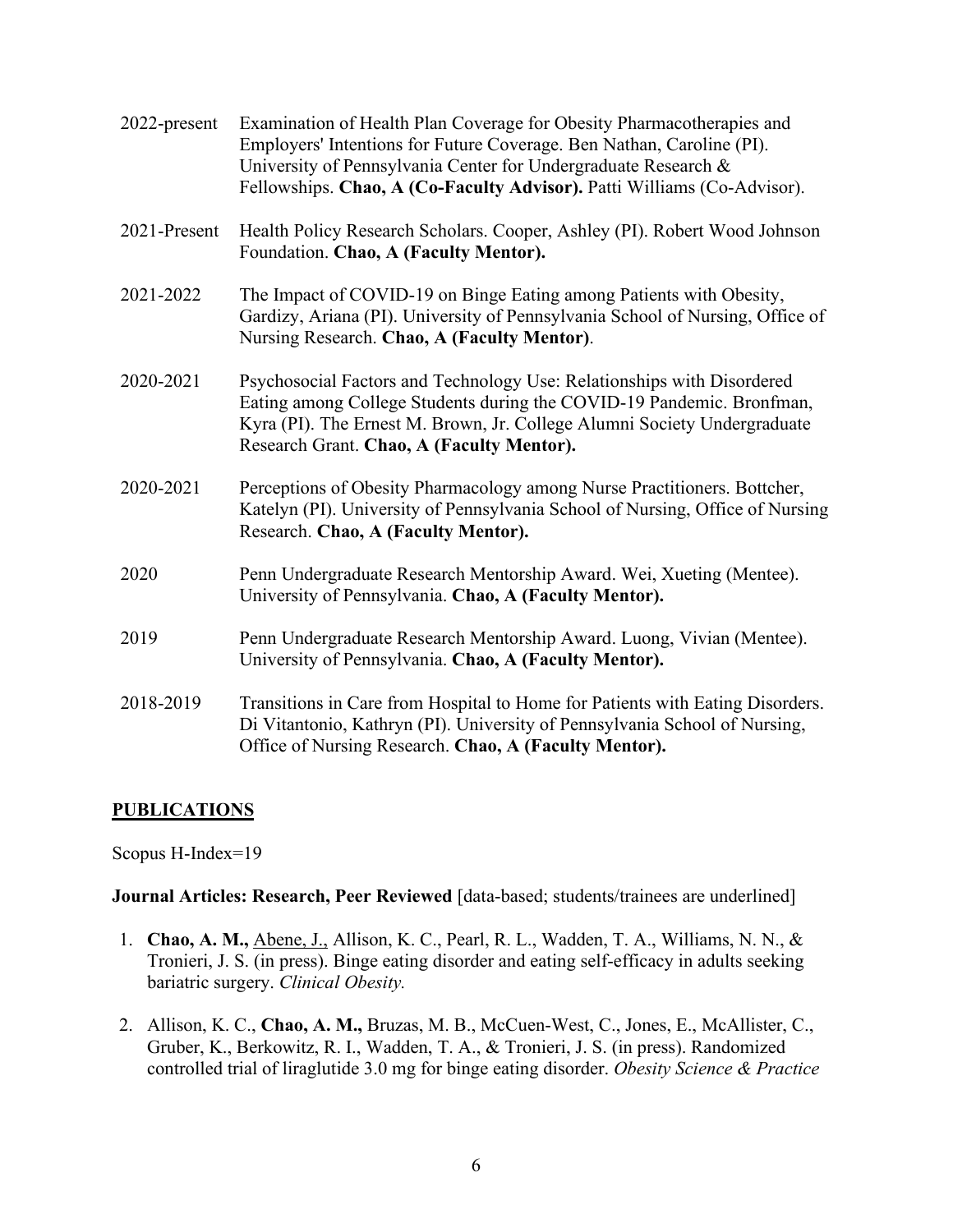- 3. Bottcher, K., & **Chao, A. M.** (in press). Perceptions of obesity pharmacotherapy by nurse practitioners. *Journal of the American Association of Nurse Practitioners.*
- 4. Bruzas, M. B., Tronieri, J. S., **Chao, A. M.,** Jones, E., McAllister, C., Gruber, K., McCuen-Wurst, C., Berkowitz, R. I., & Wadden, T. A. (in press). Binge size and loss of control as correlates of eating behavior and psychopathology among individuals with binge eating disorder and overweight. *Journal of Behavioral Medicine.*
- 5. Joseph, P., Zhou, Y., Brooks, B., McDuffie, C., Agarwal, K., & **Chao, A. M.** (in press). Effects of alcohol dose on macronutrient intake: Findings from the National Health and Nutrition Examination Survey (NHANES). *Alcohol and Alcoholism.*
- 6. Wagenknect, L., **Chao, A. M.,** Wing, R. R., Wadden, T. A., McCaffery, J., Hayden, K., Lafferrere, B., Howard, M., Clark, J., Yanovski, S., & Johnson, K. (in press). Impact of COVID-19 on life experiences as reported by a diverse cohort of older adults with diabetes and obesity: The Look AHEAD Study. *Obesity.*
- 7. **Chao, A. M.,** Wadden, T. A., Clark, J. M., Hayden, K. M., Howard, M. J., Johnson, K. C., Laferrere, B., McCaffery, J. M., Wing, R. R., Yanovski, S. Z., Wagenknect, L. E., & The Look AHEAD Research Group. (2022). Changes in symptoms of depression, loneliness, and insomnia in US older adults during the COVID-19 pandemic: The Look AHEAD Study. *Diabetes Care, 45*(1), 74-82.
- 8. **Chao, A. M.,** Zhou, Y., Wei, X., Wisdom-Goulbourne, T., Dowd, M., & Compher, C. (2022). Nutrition education in primary care adult and family nurse practitioner programs. *Nurse Educator, 47*(1), 47-50.
- 9. Look AHEAD Research Group, Wadden, T. A., **Chao, A. M.,** et al., (2021). Changes in symptoms of depression and health-related quality of life in the Look AHEAD Study in the six years following termination of the intensive lifestyle intervention. *Obesity, 29*(8), 1294- 1308.
- 10. **Chao, A. M.,** Zhou, Y., Franks, A. T., Brooks, B., & Joseph, P. V. (2021). Associations of taste perceptions with tobacco use, marijuana use, and body mass index: Findings from the National Health and Nutrition Examination Survey (NHANES). *Chemical Senses*, *46*.
- 11. Espeland, M. A., Yassine, H., Hayden, K. D., Hugenschmidt, C., Bennett, W. L., **Chao, A.,**  Neiberg, R., Kahn, S., & Luchsinger, J. A. for the Action for Health in Diabetes (Look AHEAD) Research Group (2021). Sex-related differences in cognitive trajectories in older individuals with type 2 diabetes and overweight or obesity. *Alzheimer's & Dementia: Translational Research & Clinical Interventions*, 7*(1),* e12160.
- 12. Dou, Z., Stefanovski, D., Galligan, D., Lindem, M., Rozin, P., Chen, T., & **Chao, A. M.** (2021). Household food dynamics and food system resilience amid the COVID-19 pandemic: A cross-national comparison of China and the United States. *Frontiers in Sustainable Food Systems.*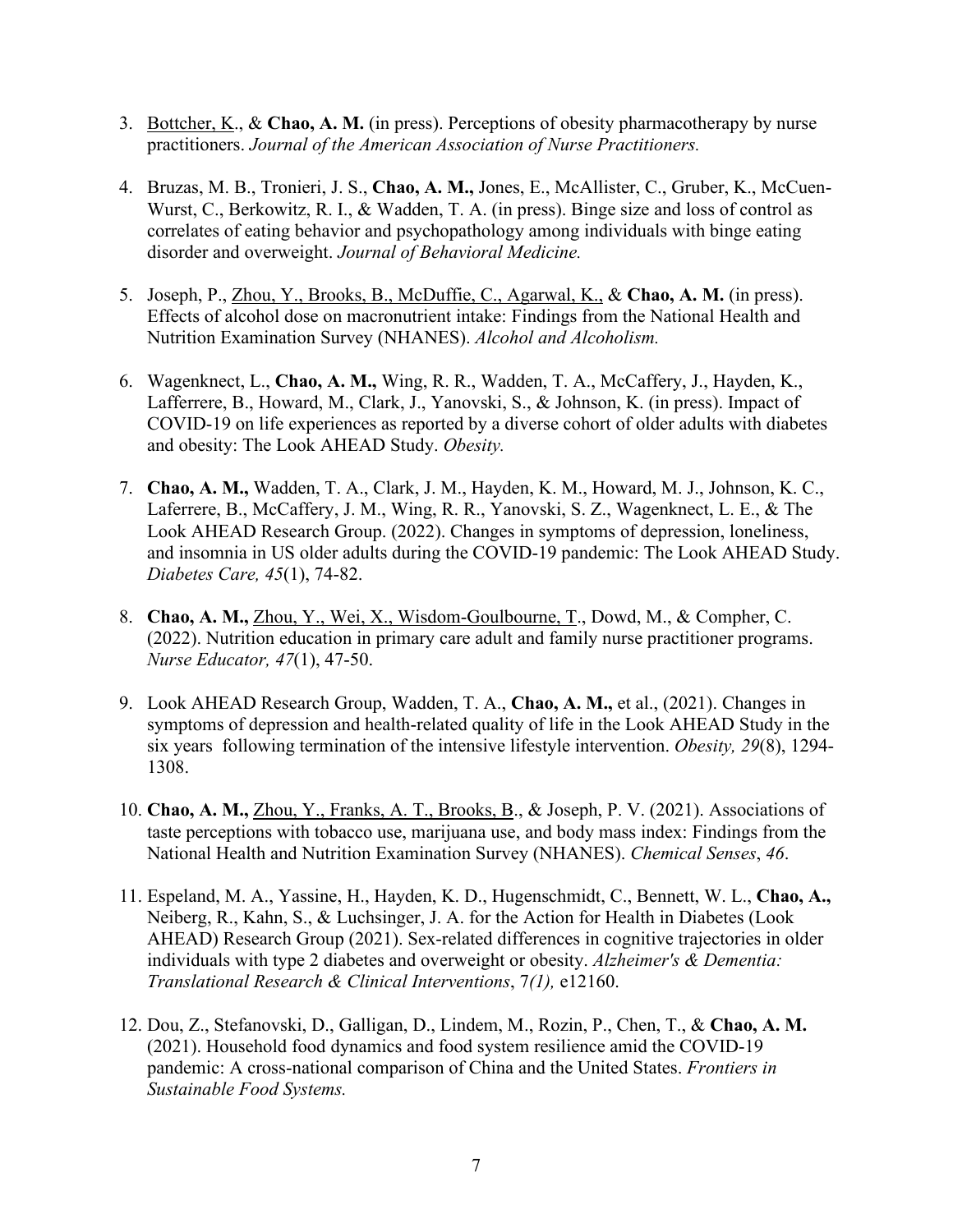- 13. **Chao, A. M.,** Fogelman, N., Hart, R., Grilo, C. M., & Sinha, R. (2020). A laboratory-based study of the priming effects of food cues and stress on hunger and food intake in individuals with obesity. *Obesity, 28*(11), 2090-2097.
- 14. Di Vitantonio, K. M., & **Chao, A. M.** (2020). Factors associated with readmission in patients with eating disorders. *Eating and Weight Disorders, 8*.
- 15. **Chao, A. M.,** Luong, V., Dowd, M., & Compher, C. (2020). A national survey of faculty perceptions of nutrition in nursing education. *Journal of Nursing Education, 59*(10), 566- 569.
- 16. Tronieri, J. S., Wadden, T. A., Walsh, O., Berkowitz, R. I., Alamuddin, N. & **Chao, A. M.,**  (2020). Mindful eating, general mindful awareness, and acceptance as predictors of weight loss. *Mindfulness, 11*, 2818-2827.
- 17. Tronieri, J. S., Wadden, T. A., Walsh, O., Berkowitz, R. I., Alamuddin, N. & **Chao, A. M.,**  (2020). Measures of adherence as predictors of early and total weight loss with intensive behavioral therapy for obesity combined with liraglutide 3.0 mg. *Behaviour Research and Therapy, 131,* 103639.
- 18. **Chao, A. M.,** Wadden, T. A., Berkowitz, R., Blackburn, G., Bolin, P., Clark, J., Coday, M., Curtis, J., Delahanty, L., Dutton, G., Evans, M., Ewing, L., Foreyt, J., Gay, L., Gregg, E., Hazuda, H., Hill, J., Horton, E., Houston, D., Jakicic, J., Jeffery, R., Johnson, K., Kahn, S., Knowler, W., Kure, A., Michalski, K., Montez, M., Neiberg, R., Patricio, J., Peters, A., Pi-Sunyer, X., Pownall, H., Reboussin, D., Redmon, J., Rejeski, W., Steinburg, H., Walker, M., Williamons, D., Wing, R., Wyatt, H., Yanovski, S., Zhang, P., Look AHEAD Research Group. (2020). Weight change two years after the termination of the intensive lifestyle intervention in the Look AHEAD Study. *Obesity, 28*(5), 893-901.
- 19. **Chao, A. M.,** Wadden, T. A., Walsh, O. A., Gruber, K. A., Alamuddin, N., Berkowitz, R. I., & Tronieri, J. S. (2019). Changes in health-related quality of life with intensive behavioral therapy combined with liraglutide 3.0 mg per day. *Clinical Obesity, 9*(6):e12340. doi: 10.1111/cob/12340.
- 20. **Chao, A. M.,** Wadden, T. A., Walsh, O. A., Gruber, K. A., Alamuddin, N., Berkowitz, R. I., & Tronieri, J. S. (2019). Effects of liraglutide and behavioral weight loss on food cravings, eating behaviors, and eating disorder psychopathology. *Obesity*, *27*(12):2005-2010. PMID: 31746553. doi: 10.1002/oby.22653
- 21. Wadden, T. A., Walsh, O. A., Berkowitz, R. I., **Chao, A. M**., Alamuddin, N., Gruber, K. , Leonard, S. , Mugler, K. , Bakizada, Z. and Tronieri, J. S. (2019). Intensive behavioral therapy for obesity combined with liraglutide 3.0 mg: a randomized controlled trial. *Obesity*, *27*: 75-86. PMCID: PMC6800068. doi:10.1002/oby.22359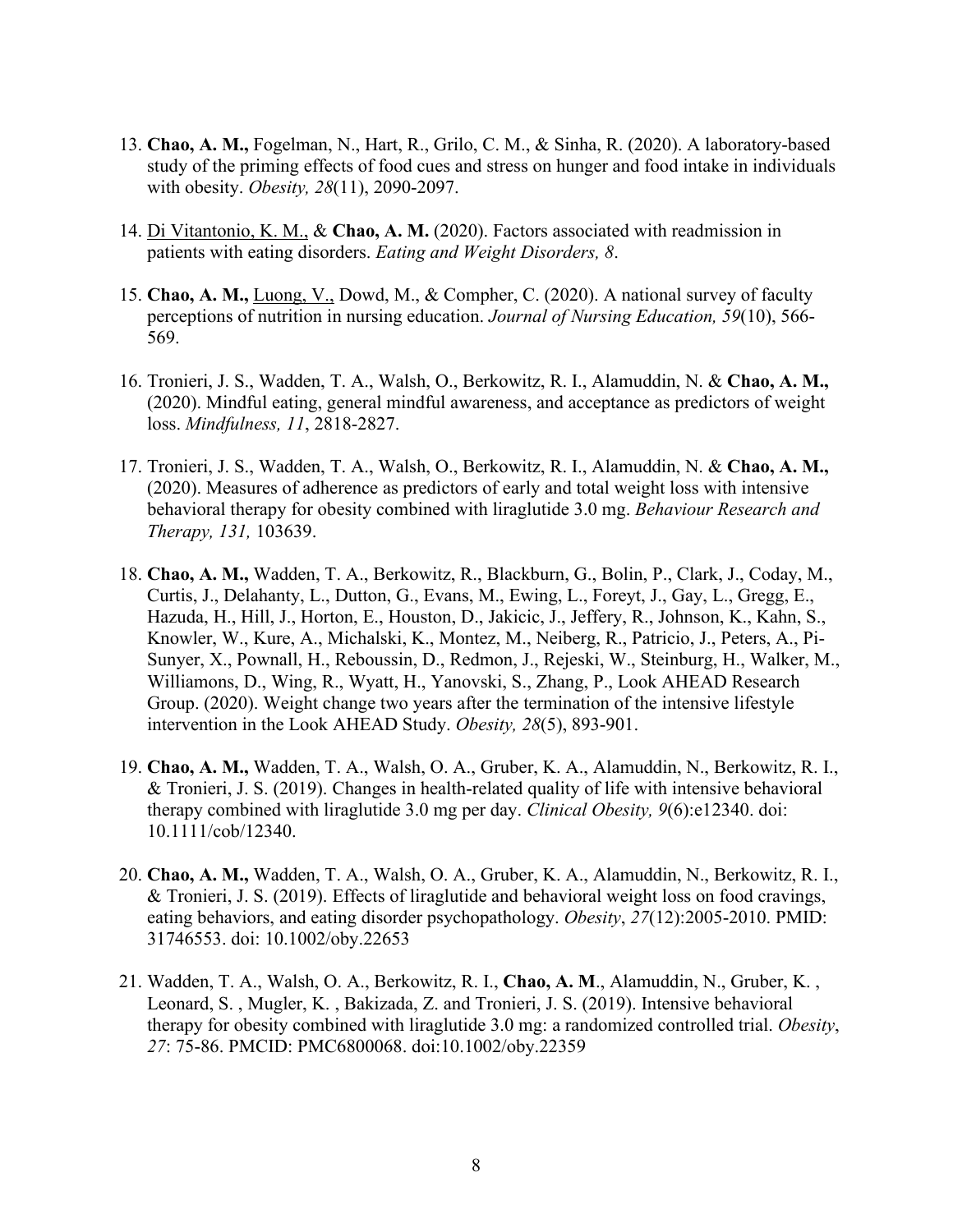- 22. **Chao, A. M.,** Wadden, T. A., Walsh, O. A., Gruber, K. A., Alamuddin, N., Berkowitz, R. I., & Tronieri, J. S. (2019). Perceptions of a large amount of food based on binge-eating disorder diagnosis. *International Journal of Eating Disorders, 52*(7), 801-808. PMCID: PMC6609473. doi: 10.1002/eat.23076
- 23. Tronieri, J. S., Wadden, T. A., Walsh, O., Berkowitz, R. I., Alamuddin, N., Gruber, K., Leonard, S., & **Chao, A. M.,** (2019). Effects of liraglutide plus phentermine in adults with obesity following 1 year of treatment by liraglutide alone: A placebo-controlled pilot trial. *Metabolism, 96,* 83-91. PMCID: PMC6571049. doi: 10.1016/j.metabol.2019.03.005
- 24. Tronieri, J. S., Wadden, T. A., Walsh, O., Berkowitz, R. I., Alamuddin, N., Gruber, K., Leonard, S., Bakizada, Z. M., & **Chao, A. M.** (2019). Effect of liraglutide on appetite, liking, and preoccupation with food in a randomized controlled trial. *International Journal of Obesity.* PMCID: PMC6766432. doi: 10.1038/s41366-019-0348-6
- 25. **Chao, A. M.,** Rajagopalan, A. V., Tronieri, J. S., Walsh, O., & Wadden, T. A. (2019). Identification of binge eating disorder criteria: Results of a national survey of healthcare providers. *Journal of Nursing Scholarship, 51*(4), 399-407. PMCID: PMC6610653. doi: 10.1111/jnu.12468
- 26. **Chao, A. M.,** Wadden, T. A., Tronieri, J. S., Berkowitz, R. I. (2019). Alcohol intake and weight loss during an intensive lifestyle intervention for adults with overweight/obesity and diabetes. *Obesity, 27*(1), 30-40. PMCID: PMC6309276. doi: 10.1002/oby.22316
- 27. Wadden, T. A., **Chao, A. M.,** Bahnson, J., Bantle, J. P., Blackburn, G. L., Clark, J., Gaussoin, S., Jakicic, J., Johnson, K., Miller, G., Yanovski, S. Z, & the Look AHEAD Research Group. (2019). End-of-trial improvements in health in Look AHEAD participants who elected to have bariatric surgery. *Obesity, 27*(4), 581-590. PMCID: PMC6432947. doi: 10.1002/oby.22411
- 28. **Chao, A. M.,** Shaw, J. A., Pearl, R. L., Alamuddin, N., Hopkins, C. M., Bakizada, Z. M., Berkowitz, R. I., & Wadden, T. A. (2019). Effects of addictive-like eating behaviors on weight loss with behavioral obesity treatment. *Journal of Behavioral Medicine, 42*(2), 246- 255. PMCID: PMC6711180. doi: 10.1007/s10865-018-9958-z
- 29. Pearl, R. L., Wadden, T.A., **Chao, A. M.,** Alamuddin, N., Berkowitz, R. I., Walsh, O., Allison, K. C., & Tronieri, J.S. (2019) Associations between causal attributions for obesity and long-term weight loss. *Behavioral Medicine, 18*, 1-5. PMCID: PMC6639144. doi: 10.1080/08964289.2018.1556202
- 30. Pearl, R. L., Wadden, T. A. Allison, K. C., **Chao, A. M.,** Alamuddin, N., Berkowitz, R. I., Walsh, O., & Tronieri, J. S. (2019). Casual attributions for obesity among patients seeking surgical versus behavioral/pharmacological weight loss treatment. *Obesity Surgery, 28*(11), 3724-3728. PMCID: PMC6162161. doi: 10.1007/s11695-018-3490-7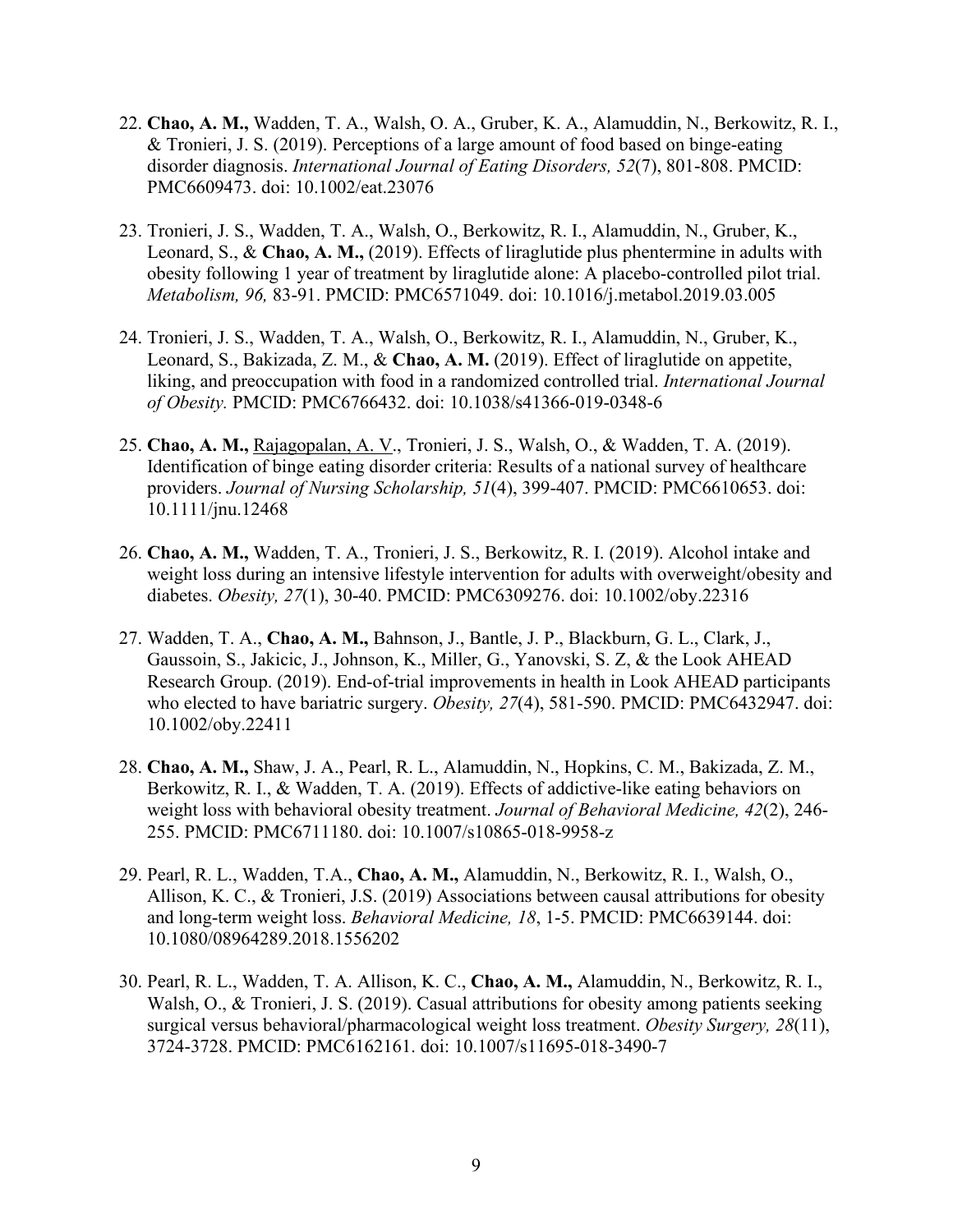- 31. Walsh, O. A., Wadden, T. A., Tronieri, J. S., **Chao, A. M.,** & Pearl, R. L. (2018). Weight bias internalization is negatively associated with weight-related quality of life in persons seeking weight loss. *Frontiers in Psychology, 17*(9), 2576. PMCID: PMC6304379. doi: 10.3389/fpsyg.2018.02576
- 32. Pearl, R. L., Wadden, T. A., **Chao, A. M.,** Walsh, O., Alamuddin, N., Berkowitz, R. I., & Shaw Tronieri, J. (2019). Weight bias internalization and long-term weight loss in patients with obesity. *Annals of Behavioral Medicine, 53*(8):782-787*.* PMCID: PMC6636884. doi: 10.1093/abm/kay084
- 33. **Chao, A. M.,** Wadden, T. A., Pearl, R. L., Alamuddin, N., Leonard, S. M., Bakizada, Z. M., Pinkasavage, E., Gruber, K. A., Walsh, O. A., Berkowitz, R. I., Alfaris, N., & Shaw Tronieri, J. (2018). A randomized controlled trial of lorcaserin and lifestyle counseling for weight loss maintenance: Changes in food cravings, emotion- and stress-related eating, and appetite. *Clinical Obesity, 8*(6), 383-390. PMCID: PMC6711178. doi: 10.1111/cob.12279
- 34. Tronieri, J., Wadden, T. A., Alfaris, N., **Chao, A. M.,** Alamuddin, N., Berkowitz, R. I., Pearl, R. L. (2018). "Last supper" predicts greater weight loss early in obesity treatment, but not enough to offset initial gains. *Frontiers in Psychology, 2*(9), 1335. PMCID: PMC6083055. doi: 10.3389/fpsyg.2018.01335
- 35. Pearl, R. L., Wadden, T. A., Tronieri, J. S., Berkowitz, R. I., **Chao, A. M.,** Alamuddin, N., Leonard, S. M., Carvajal, R., Bakizada, Z. M., Pinkasavage, E., Gruber, K. A., Walsh, O. A., & Alfaris, N. (2018). Short- and long-term changes in health-related quality of life with weight loss: results from a randomized controlled trial. *Obesity, 26*(6), 985-991. PMCID: PMC5970047. doi: 10.1002/oby.22187
- 36. Tronieri, J. S., Wadden, T. A., **Chao, A. M.**, Pearl, R. L., Alamuddin, N., & Berkowitz, R. I. (2019). Early weight loss in behavioral treatment predicts later rate of weight loss and response to pharmacotherapy. *Annals of Behavioral Medicine, 53*(3), 290–295. PMCID: PMC6374712. doi:10.1093/abm/kay036
- 37. Pearl, R. L., Wadden, T. A., Shaw Tronieri, J., **Chao, A. M.,** Alamuddin, N., & Berkowitz, R. I. (2018). Everyday discrimination in a racially-diverse sample of patients with obesity. *Clinical Obesity*, *8*(2), 140-146. PMCID: PMC5842103. doi: 10.1111/cob.12235
- 38. Pearl, R. L., Wadden, T. A., Shaw Tronieri, J., **Chao, A. M.,** Alamuddin, N., Bakizada, Z. M., Pinkasavage, E., Berkowitz, R. I. (2018). Sociocultural and familial factors associated with weight bias internalization. *Obesity Facts, 11*(2), 157-164. PMCID: PMC5981623. doi: 10.1159/000488534
- 39. Shaw Tronieri, J., Wadden, T. A., Berkowitz, R. I., **Chao, A. M.,** Pearl, R. L., Alamuddin, N., Leonard, S. M., Carvajal, R., Bakizada, Z. M., Pinkasavage, E., Gruber, K. A., Walsh, O. A., & Alfaris, N. (2018). A randomized controlled trial of lorcaserin and lifestyle counseling for maintaining weight loss achieved with a low-calorie diet. *Obesity, 26*(2), 299-309. PMID: 29288545. doi: 10.1002/oby.22081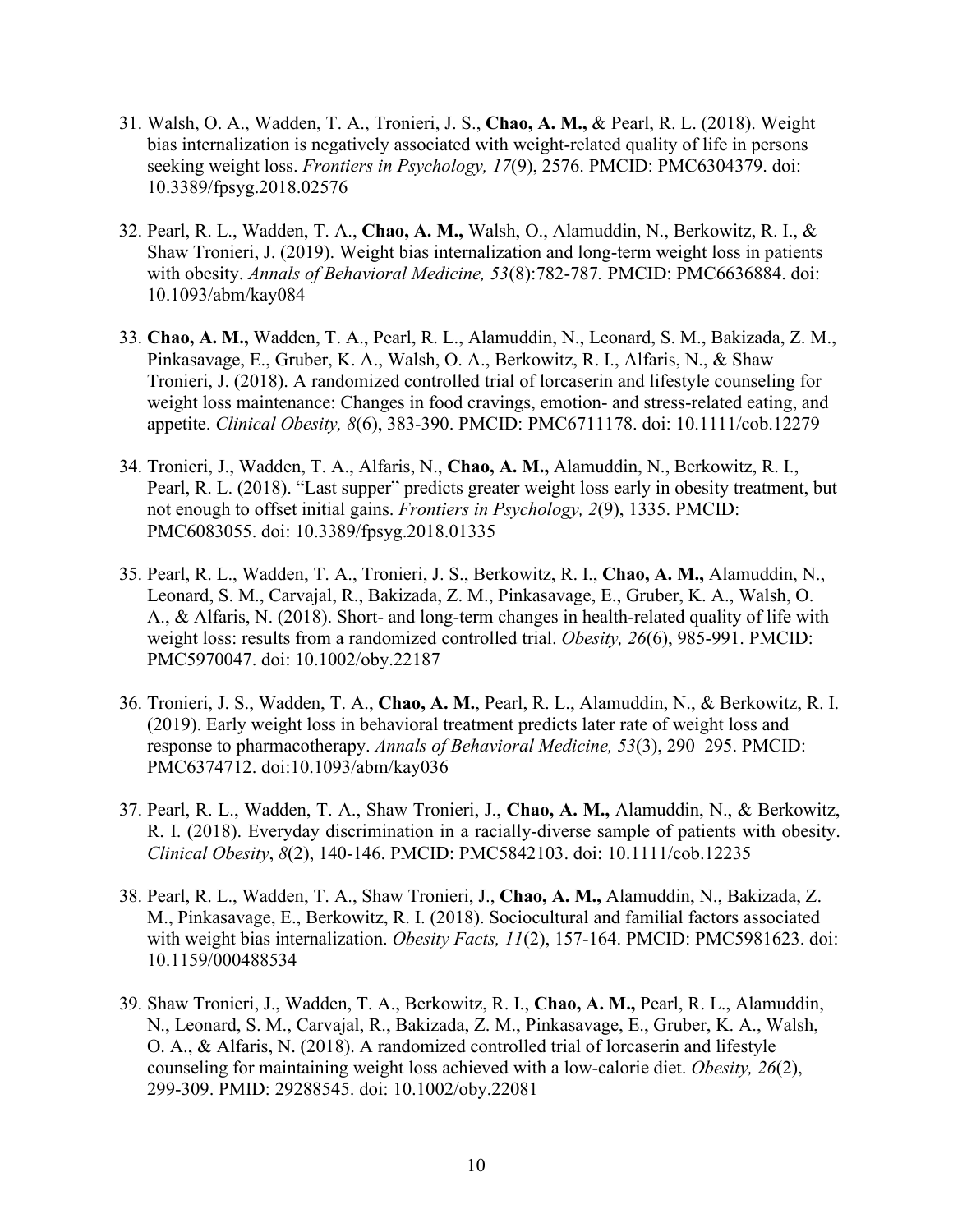- 40. **Chao, A. M.,** Srinivas, S. K., Studt, S. K., Diewald, L. K., Sarwer, D. B., Allison, K. C. (2017). A pilot randomized controlled trial of a technology-based approach for preventing excess weight gain during pregnancy among women with overweight. *Frontiers in Nutrition, 22*(4). 57. PMCID: PMC5702628. doi: 10.3389/fnut.2017.00057
- 41. **Chao, A. M.,** Wadden, T. A., Gorin, A. A., Shaw Tronieri, J., Pearl, R. L., Bakizada, Z. M., Yanovski, S. Z., Berkowitz, R. I. (2017). Binge eating and weight loss outcomes in individuals with type 2 diabetes: 4-year results from the Look AHEAD study. *Obesity, 25*(11). 1830-1837. PMCID: PMC5678986. doi: 10.1002/oby.21975
- 42. **Chao, A. M.,** Jastreboff, A. M., White, M. A., Grilo, C. M., & Sinha, R. (2017). Stress, cortisol, and other appetite-related hormones: Prospective prediction of 6-month changes in food cravings and weight. *Obesity, 25*(4), 713-720. PMCID: PMC5373497. doi: 10.1002/oby.21790
- 43. **Chao, A. M.,** Shaw, J. A., Pearl, R. L., Alamuddin, N., Hopkins, C. M., Bakizada, Z. M., Berkowitz, R. I., & Wadden, T. A. (2017). Prevalence and psychosocial correlates of food addiction in persons with obesity seeking weight loss reduction. *Comprehensive Psychiatry, 73,* 97-104. PMCID: PMC5269607. doi: 10.1016/j.comppsych.2016.11.009
- 44. **Chao, A. M.,** Grilo, C. M., White, M. A., & Sinha, R. (2017). Examining the effects of cigarette smoking on food cravings and intake, depressive symptoms, and stress. *Eating Behaviors. 24,* 61-65. PMCID: PMC5269575. doi: 10.1016/j.eatbeh.2016.12.009
- 45. Pearl, R. L., Wadden, T. A., Hopkins, C. M., Shaw, J. A., Hayes, M R., Bakizada, Z. M., Alfaris, N., **Chao, A. M.,** Pinkasavage, E., Berkowitz, R. I., & Alamuddin, N. (2017). Association between weight bias internalization and metabolic syndrome among treatmentseeking individuals with obesity. *Obesity,* 25(2), 317-322. PMCID: PMC5300503. doi: 10.1002/oby.21716
- 46. **Chao, A. M.,** Wadden, T. A., Faulconbridge, L. F., Sarwer, D. B., Webb, V. L., Shaw, J. A., Thomas, J. G., Hopkins, C. M., Bakizada, Z. M., Alamuddin, N., & Williams, N. N. (2016). Binge eating disorder and the outcome of bariatric surgery in a prospective, observational study: Two-year results. *Obesity, 24*(11), 2327-2333. PMCID: PMC5093053. doi: 10.1002/oby.21648
- 47. Minges, K. E., Whittemore, R., **Chao, A.,** Jefferson, V., Murphy, K. M., & Grey, M. (2016). Clinical, psychosocial and demographic factors are associated with overweight and obesity in early adolescent girls with type 1 diabetes. *The Diabetes Educator, 42*(5), 538-548. PMCID: PMC5957073. doi: 10.1177/0145721716654006
- 48. **Chao, A.,** Grilo, C., & Sinha, R. (2016). Food cravings, binge eating, and eating disorder psychopathology: Exploring the moderating roles of gender and race*. Eating Behaviors, 21,*  41-47. PMCID: PMC4851566. doi: 10.1016/j.eatbeh.2015.12.007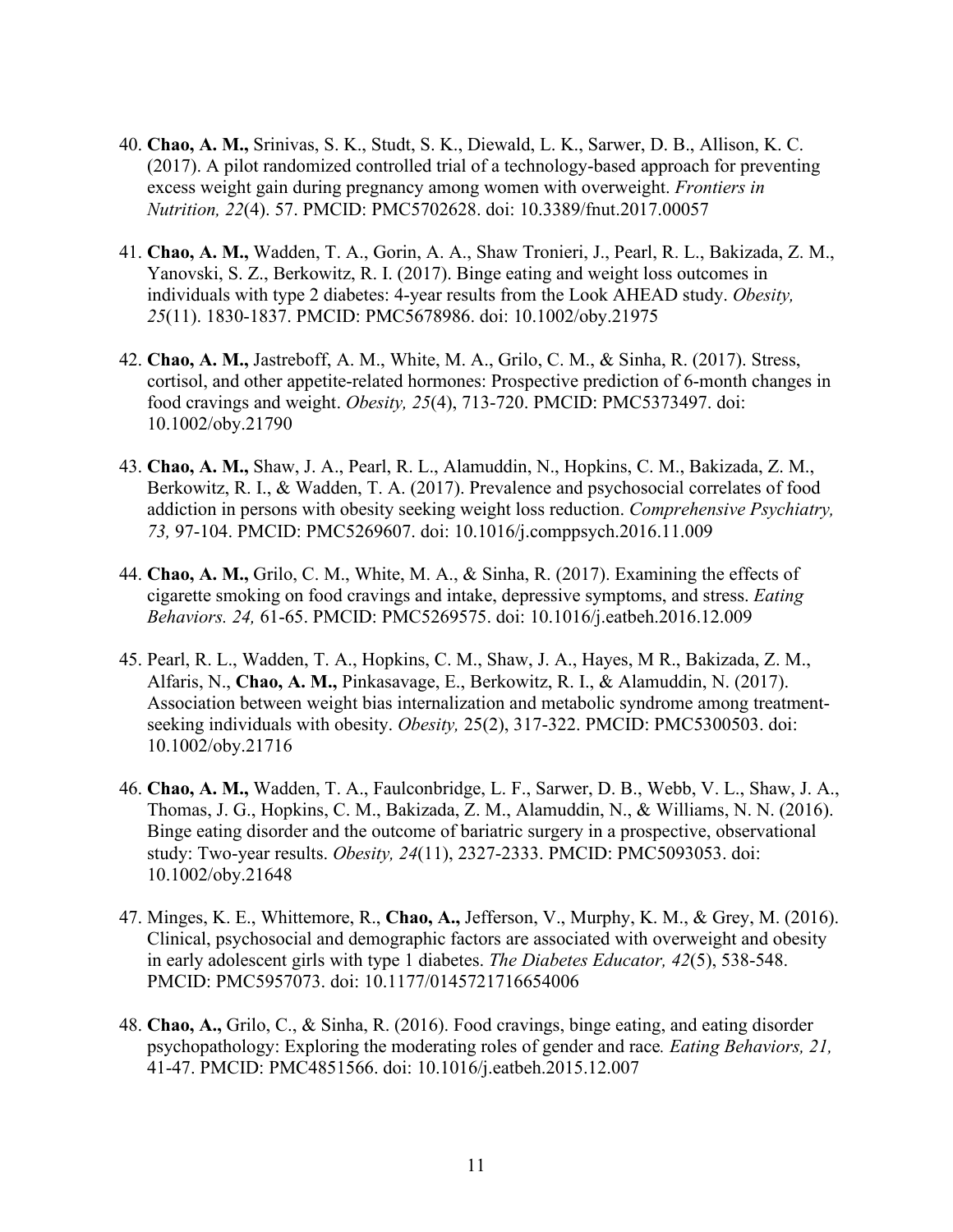- 49. **Chao, A.,** White, M., & Grilo, C. (2016). Smoking status and psychosocial factors in binge eating disorder and bulimia nervosa. *Eating Behaviors, 21,* 54-58. PMCID: PMC4851572. doi: 10.1016/j.eatbeh.2015.12.011
- 50. **Chao, A.,** Minges, K., Park, C., Dumser, S., Murphy, K., Grey, M. & Whittemore, R. (2016). General life and diabetes-related stressors in youth with type 1 diabetes. *Journal of Pediatric Health Care, 30*(2), 133-142. PMCID: PMC4733440. doi: 10.1016/j.pedhc.2015.06.005
- 51. **Chao, A.,** Grey, M., Whittemore, R., Reuning-Scherer, J., Grilo, C. M., & Sinha, R. (2016). Examining the mediating roles of binge eating and emotional eating in the relationships between stress and metabolic abnormalities. *Journal of Behavioral Medicine, 39*(2), 320- 332. PMCID: PMC5576015. doi: 10.1007/s10865-015-9699-1
- 52. Whittemore, R., Liberti, L. S., Jeon, S., **Chao, A.,** Minges, K. E., Murphy, K., & Grey, M. (2016). Efficacy and implementation of an internet psychoeducational program for teens with type 1 diabetes. *Pediatric Diabetes, 17*(8), 567-575. PMCID: PMC4882266. doi: 10.1111/pedi.12338
- 53. **Chao, A.,** Grilo, C., White, M. A., & Sinha, R. (2015). Food cravings mediate the relationship between chronic stress and BMI. *Journal of Health Psychology, 20*(6), 721-729*.*  PMCID: PMC6186388. doi: 10.1177/1359105315573448
- 54. Minges, K. E., **Chao, A.,** Nam, S., Grey, M., & Whittemore, R. (2015). Weight status, gender, and race/ethnicity: Are there differences in meeting recommended health behavior guidelines for adolescents? *Journal of School Nursing, 31*(2), 135-145. PMCID: PMC4363285. doi: 10.1177/1059840514554089
- 55. **Chao, A.,** Grilo, C., White, M. A., & Sinha, R. (2014). Food cravings, food intake, and weight status in a community-based sample. *Eating Behaviors, 15*(3), 478-482. PMCID: PMC4115250. doi: 10.1016/j.eatbeh.2014.06.003
- 56. **Chao, A.,** Whittemore, R., Minges, K. E., Murphy, K. M., & Grey, M. (2014). Selfmanagement in early adolescents with type 1 diabetes and differences by age at diagnosis and duration of diabetes. *The Diabetes Educator, 40*(2), 167-177. PMCID: PMC4160727. doi: 10.1177/0145721713520567
- 57. Whittemore, R., Liberti, L., Jeon, S., **Chao, A.,** Jaser, S., & Grey, M. (2014). Selfmanagement as a mediator of family functioning and depressive symptoms with health outcomes in youth with type 1 diabetes. *Western Journal of Nursing Research, 36*(9), 1254- 1271. PMCID: PMC4267676. doi: 10.1177/0193945913516546
- 58. Jaser, S. S., Whittemore, R., **Chao, A.,** Jeon, S., Faulkner, M. S., & Grey, M. (2014). Mediators of 12-month outcomes of two internet interventions for youth with type 1 diabetes. *Journal of Pediatric Psychology, 39*(3), 306-315. PMCID: PMC3959262. doi: 10.1093/jpepsy/jst081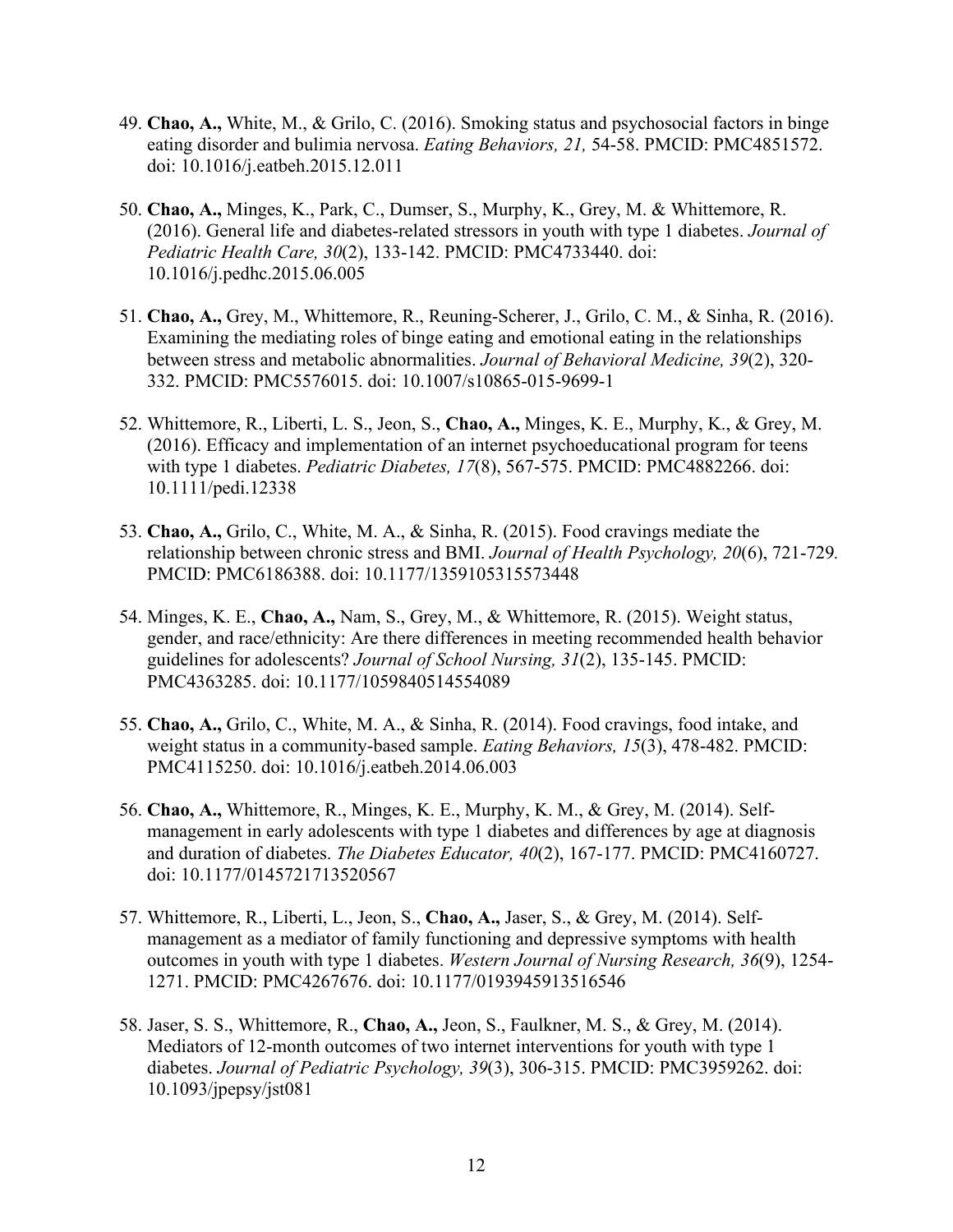59. Whittemore, R., **Chao, A**., Jang, M., Jeon, S., Liptak, T., Popick, R. & Grey, M. (2013). Implementation of a school-based Internet obesity prevention program for adolescents. *Journal of Nutrition Education and Behavior*, *45(*6), 586-594. doi: https://doi.org/10.1016/j.jneb.2013.03.012

#### **Journal Articles: Research, Peer-Reviewed Reviews**

- 60. Wei, X., Cooper, A., Cernoch, C. A., Huntoon, G., Hodek, B., Lee, I. S., Christian, H. & **Chao, A. M.** (in press). Intermittent energy restriction for weight loss: A systematic review of cardiometabolic, inflammatory and appetite outcomes. *Biological Research for Nursing.*
- 61. Schulte, E., **Chao, A. M.,** Allison, K. C. (In press). Advances in the neurobiology of food addiction. *Current Behavioral Neuroscience Reports.*
- 62. Page, S. P., Souders, M., Kral, T. V. E., **Chao, A. M.,** & Pinto-Martin, J. (2022). Correlates of feeding difficulties among children with Autism Spectrum Disorder: A systematic review. *Journal of Autism and Developmental Disorders, 52*(1), 255-274.
- 63. **Chao, A. M.,** Amaro, A., Tronieri, J. S., & Wadden, T. A. (2021). Semaglutide for treatment of obesity. *Trends in Cardiovascular Medicine, 12,* S1050-1738.
- 64. Cooper, A., Gupta, S., Moustafa, A., & **Chao, A. M.** (2021). Sex/gender differences in obesity prevalence, medical comorbidities, and treatment outcomes. *Current Obesity Reports, 10*(4), 458-466.
- 65. Gupta, S. R., Zhou, Y., Wadden, T. A., Berkowitz, R. I. & **Chao, A. M.** (2021). A systematic review of genetic predictors of weight loss after bariatric surgery. *Obesity Surgery, 31*(10), 4612-4623.
- 66. Moustafa, A., Quigley K., Wadden, T. A., Berkowitz, R. I. & **Chao, A. M.** (2021). A systematic review of loss of control eating and weight loss in children and adolescents. *Obesity, 29*(8), 1258-1271.
- 67. **Chao, A. M.,** Quigley, K., & Wadden, T. A. (2021). Mechanistic and clinical insights into dietary interventions for obesity. *Journal of Clinical Investigation, 131*(1)*.*
- 68. **Chao, A. M.,** Wadden, T. A., Berkowitz, R. I., Quigley, K., & Silvestry, F. (2020). The risk of cardiovascular complications with current obesity drugs*. Expert Opinion on Drug Safety, 19*(9), 1095-1104.
- 69. Chevinsky, J. D., Wadden, T. A., & **Chao, A. M.** (2020). Binge eating disorder in patients with diabetes: Diagnostic and management challenges. *Diabetes, Metabolic Syndrome, and Obesity: Targets and Therapy, 14*(13), 1117-1131.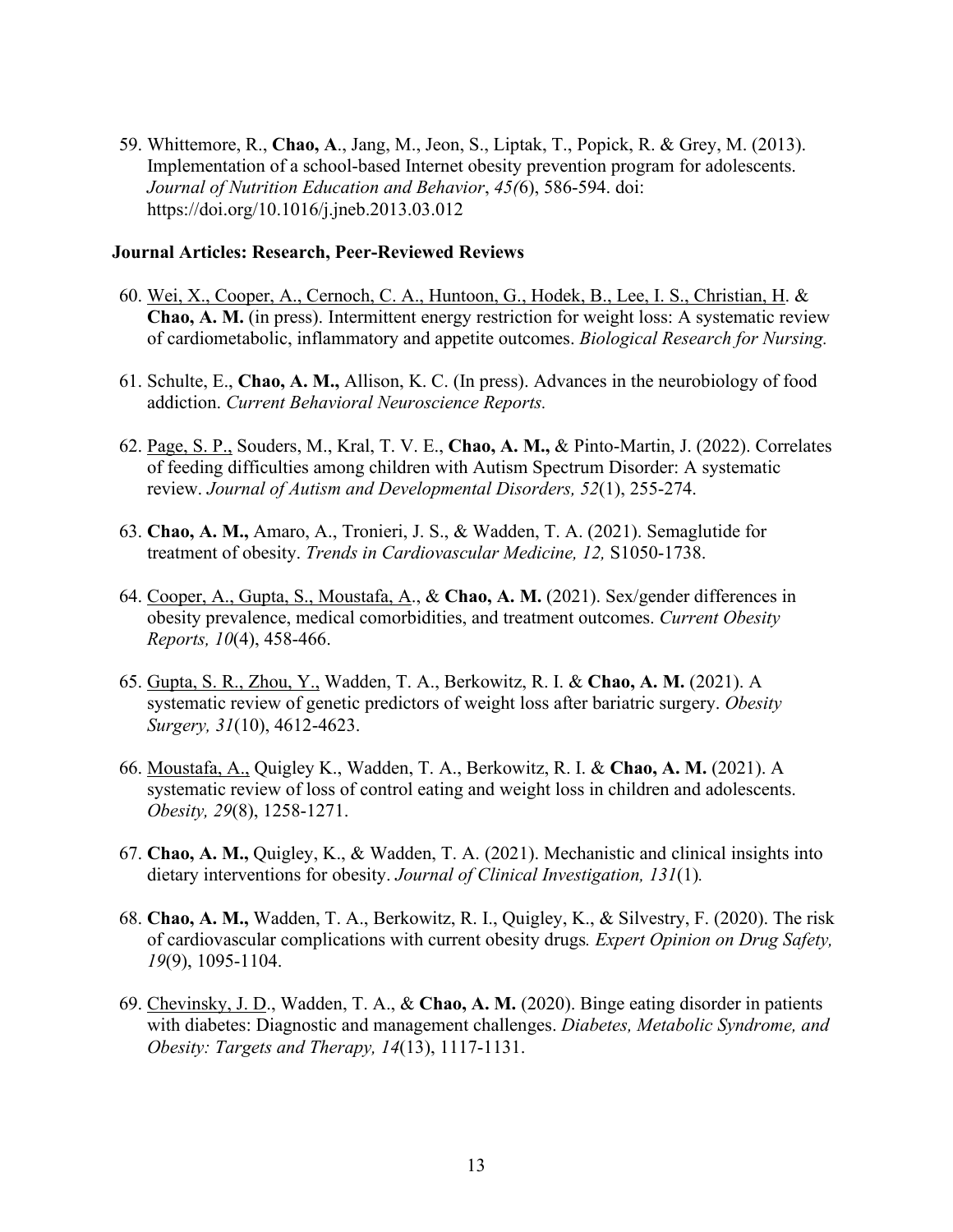- 70. **Chao, A. M.,** Roy, A., Franks, A. T., & Joseph, P. V. (2019). A systematic review of taste differences among people with eating disorders. *Biological Research For Nursing*. doi: 10.1177/1099800419872824
- 71. **Chao, A.M.,** Wadden, T.A., Ashare, R.L., Loughead, J., & Schmidt, H.D. (2019). Tobacco smoking, eating behaviors, and body weight: a review. *Current Addiction Reports*, *6*(3) 191- 199. doi:10.1007/s40429-019-00253-3
- 72. Tronieri, J. S., Wadden, T. A., **Chao, A. M.,** & Tsai, A. G. (2019). Primary care interventions for obesity: review of the evidence. *Current Obesity Reports, 8*(2):128-136. PMCID: PMC6520163. doi: 10.1007/s13679-019-00341-5
- 73. **Chao, A. M.,** Wadden, T. A., & Berkowitz, R. I. (2019). Obesity in adolescents with psychiatric disorders. *Current Psychiatry Reports, 21*(1), 3.
- 74. Chang, P., **Chao, A. M.,** Jang, M., Lu, Y. (2019). Intervention fidelity in Qigong randomized controlled trials: A method review. *Journal of Geriatric Nursing, 40*(1), 84-90. doi: 10.1016/j.gerinurse.2018.07.001
- 75. **Chao, A. M.,** Wadden, T. A., & Berkowitz, R. I. (2018). The safety of pharmacologic treatment for pediatric obesity. *Expert Opinion on Drug Safety, 17*(4),379-385. doi: 10.1080/14740338.2018.1437143
- 76. **Chao, A. M.,** Loughead, J., Bakizada, Z. M., Hopkins, C.M., Geliebter, A., Gur, R. C., & Wadden, T. A (2017). Sex/gender differences in neural correlates of food stimuli: A systematic review of functional neuroimaging studies. *Obesity Reviews, 18*(6), 687-699. PMCID: PMC5549442. doi: 10.1111/obr.12527
- 77. Minges, K., **Chao, A.,** Irwin, M., Owen, N., Park, C., Whittemore, R., & Salmon, J. (2016). Classroom standing desks and sedentary behavior: A systematic review. *Pediatrics, 137*(2), 1-18. PMCID: PMC4732360. doi: 10.1542/peds.2015-3087
- 78. Jang, M., **Chao, A.,** & Whittemore, R. (2015). Evaluating intervention programs targeting parents to manage childhood overweight and obesity: A systematic review using the RE-AIM Framework. *Journal of Pediatric Nursing, 30*(6), 877-887*.* doi: 10.1016/j.pedn.2015.05.004
- 79. Minges, K. E., Owen, N., Salmon, J., **Chao, A.,** Dunstan, D., & Whittemore, R. (2015). Reducing youth screen time: Qualitative metasynthesis of findings on barriers and facilitators. *Health Psychology, 34*(4), 381-397. PMCID: PMC4456186. doi: 10.1037/hea0000172
- 80. **Chao, A.** (2014). Binge eating in obese adolescents: An evolutionary concept analysis. *Nursing Forum, 49*(3), 189-199. PMCID: PMC4083009. doi: 10.1111/nuf.12054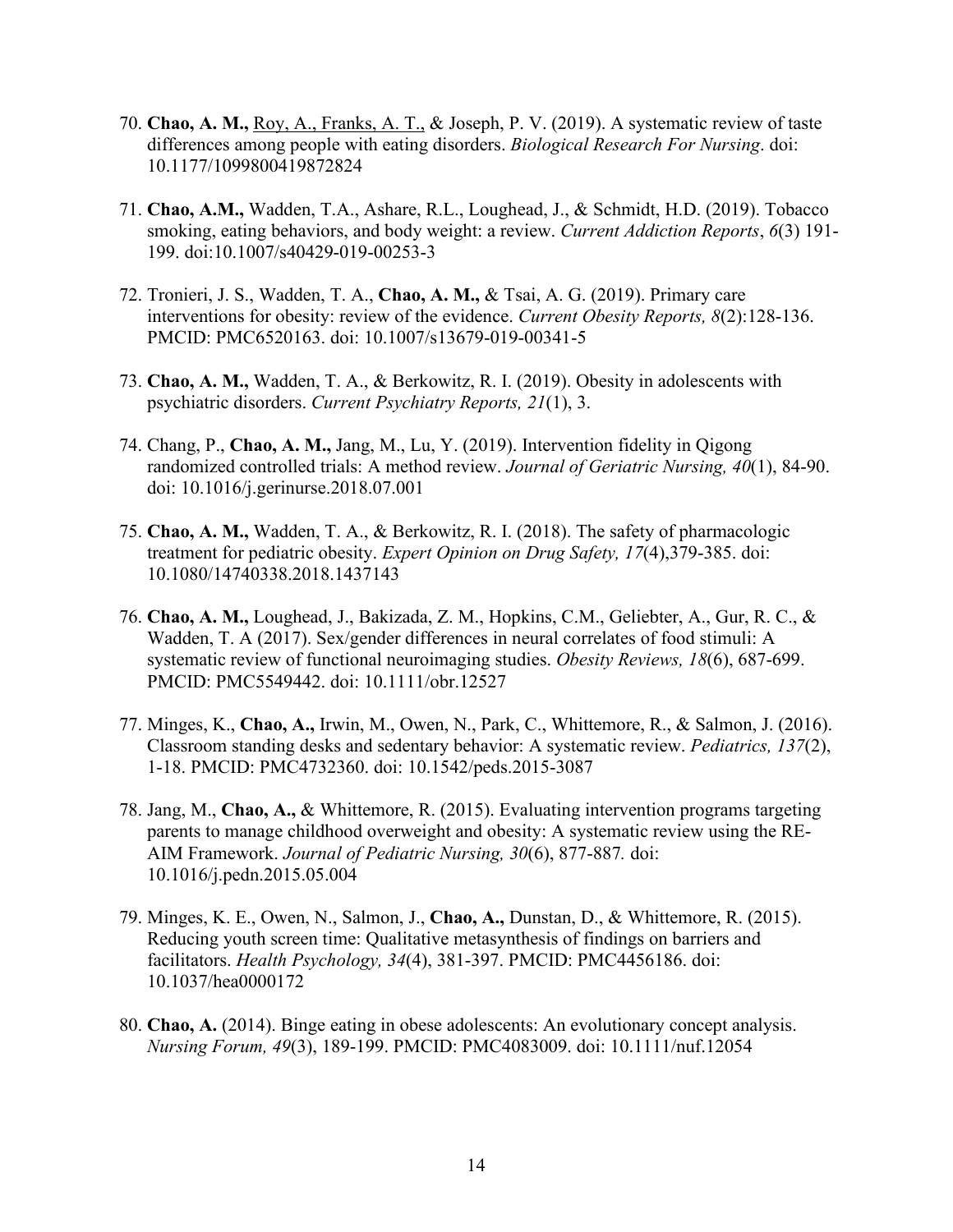- 81. Whittemore, R., **Chao, A.,** Jang, M., Minges, K. E., & Park, C. (2014). Methods for knowledge synthesis: An overview. *Heart & Lung: The Journal of Acute and Critical Care, 43*(5), 453-461*.* PMID: 25012634. doi: 10.1016/j.hrtlng.2014.05.014
- 82. Whittemore, R., **Chao, A.,** Popick, R., & Grey, M. (2013). School-based Internet obesity prevention programs for adolescents: A systematic literature review. *Yale Journal of Biology and Medicine, 86*(1), 49-62. PMCID: PMC3584495
- 83. Whittemore, R., Jaser, S., **Chao, A**., Jang, M., & Grey, M. (2012). Psychological experience of parents of children with type 1 diabetes: A systematic mixed-studies review. *The Diabetes Educator, 38*(4), 562-579. PMCID: PMC3401246. doi: 10.1177/0145721712445216

#### **Journal Articles: Research, Peer Reviewed** [non-data-based]

84. Shaw Tronieri, J., Alfaris, N., **Chao, A. M.,** Pearl, R. L., Alamuddin, N., Bakizada, Z. M., Berkowitz, R. I., & Wadden, T. A. (2017). Lorcaserin plus lifestyle modification for weight loss maintenance: Rationale and design for a randomized controlled trial. *Contemporary Clinical Trials, 59,* 105-112. PMID: 28600158. doi: 10.1016/j.cct.2017.06.004

#### **Reports**

85. Academy for Eating Disorders Medical Care Standard Committee. (2021). Eating disorders: A guide to medical care.

#### **Chapters in Books**

- 1. **Chao, A. M.,** Quigley, K., & Wadden, T. A. (in press). The behavioral treatment of obesity. In Dietz, W. (Eds.), *Clinical Obesity in Adults and Children.*
- 2. **Chao, A. M.,** Quigley, K., & Wadden, T. A. (2021). Behavioral treatment. In Kushner, R., Bessesen, D., & Tsai, A (Eds.), *Primary Care: Obesity.* Wolters Kluwer.
- 3. Berkowitz, B. & **Chao, A. M.** (2018). Pharmacological treatment of pediatric obesity. In T.A. Wadden & G.A Bray (Eds.), *Handbook of Obesity Treatment (2nd ed.).* New York, NY: The Guilford Press.

#### **Other publications and editorials**

- 1. Pickler, R. H., Abshire, D. A., **Chao, A. M.,** Chlan, L. L., Stanfill, A. G., Hacker, E.D., Kawar, L. N., McCarthy, A. M., Talsma, A., for the Council for the Advancement of Nursing Science (CANS) Science Committee. (2020). Nursing Science and COVID-19. *Nursing Outlook.*
- 2. **Chao, A.,** Jang, M., Minges, K. E., Park, C., & Whittemore, R. (2014). Reply to letter to the editor. *Heart & Lung: The Journal of Acute and Critical Care.*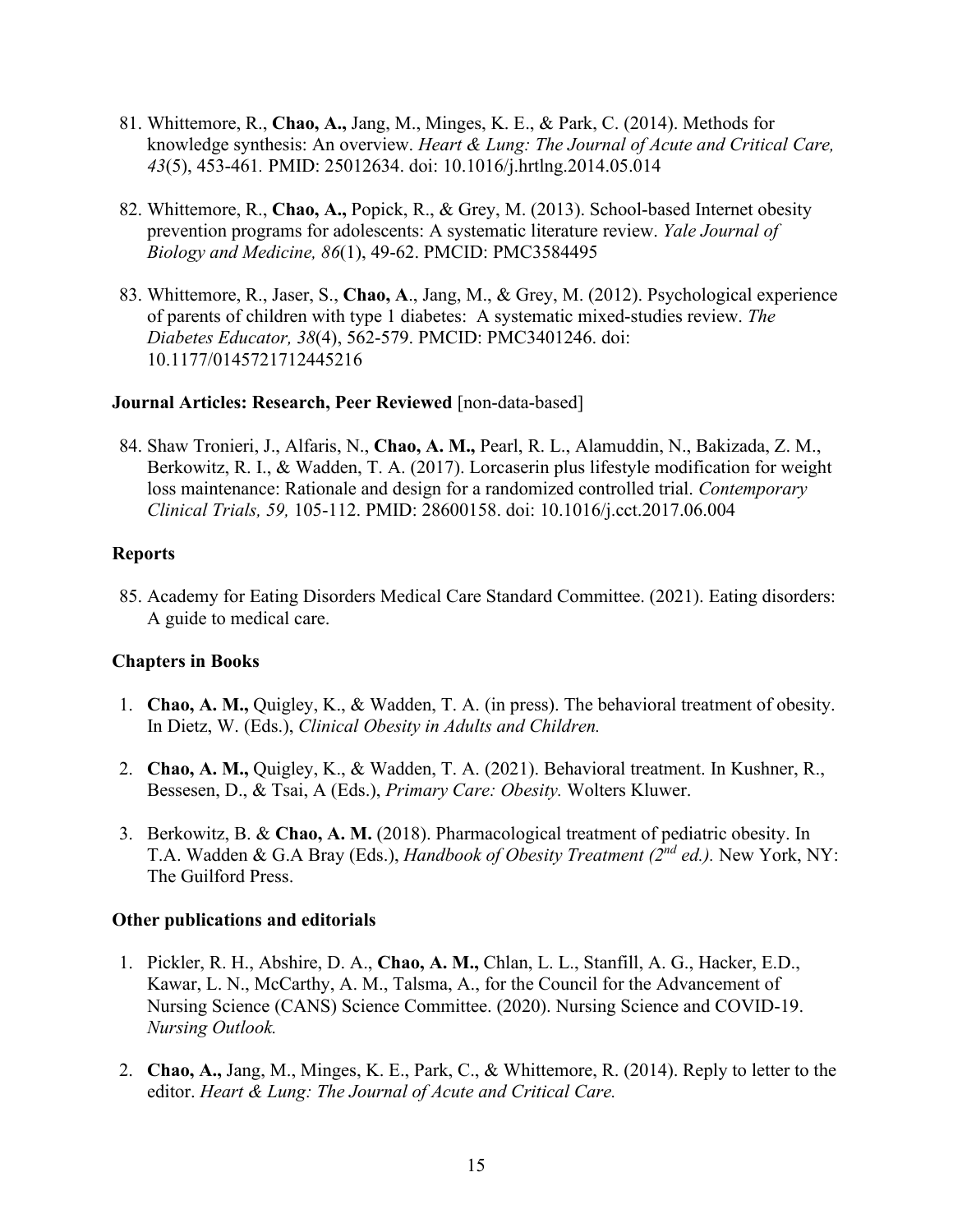- 3. **Chao, A,** & Clark, A. (2013). Focus: Nursing. Introduction. *Yale Journal of Biology and Medicine, 86*(1), 1-3.
- 4. **Chao, A.** (2013). From BSN to MSN to PhD. Alpha Chi, Sigma Theta Tau International Newsletter.

**Select Abstracts** [\* indicates data based, ∞ indicates peer reviewed]

- 1. \*∞**Chao, A. M.,** Zhou, Y., & Wadden, T. A. (March, 2022). Perceived food environment and addictive-like eating behaviors in adults with obesity. Podium presentation at Eastern Nursing Research Society, Providence, Rhode Island.
- **2.** \*∞Sexton, C., Zhou, Y., Bach, R., & **Chao, A. M.** (March, 2022). A randomized controlled trial examining the effects of behavioral weight loss treatment on neurocognition and eating behaviors. Podium presentation at Eastern Nursing Research Society, Providence, Rhode Island.
- 3. \*∞**Chao, A. M.,** Wadden, T. A., Walsh, O. A., Gruber, K. A., Alamudding, N., Berkowitz, R. I., & Tronieri, J. S. (November, 2020). Changes in health-related quality of life with intensive behavioral therapy combined with liraglutide 3.0 mg/d. Podium presentation at Obesity Week, Las Vegas, NV.
- 4. \*∞Bruzas, M.B., Tronieri, J.S., **Chao, A.M.,** Jones, E., McAllister, C., Gruber, K.A., McCuen-Wurst, C., Berkowitz, R., Wadden, T.A., Allison, K.C. Does size matter? Binge size vs loss of control as predictors of eating behavior and psychopathology. Poster presented at Obesity Week, Las Vegas, NV, November 5, 2020.
- 5. \*∞**Chao, A. M.,** Fogelman, N., Hart, R., Grilo, C. M., & Sinha, R. (April, 2019). A laboratory-based study of the priming effects of food cues and stress on hunger and highly palatable food intake. Podium presentation at the Eastern Nursing Research Society, Providence, RI.
- 6. \*∞**Chao, A. M.,** Wadden, T. A., Walsh, O. A., Gruber, K. A., Alamuddin, N., Berkowitz, R. I., & Tronieri, J. S. (April, 2019). Perceptions of a large amount of food based on bingeeating disorder diagnosis. Podium presentation at the Eastern Nursing Research Society, Providence, RI.
- 7. \*∞**Chao, A. M.,** Wadden, T. A., Tronieri, J. S., Berkowitz, R. I. (November, 2018). Alcohol intake and weight loss during an intensive lifestyle intervention for adults with overweight/obesity and diabetes. Podium presentation at Obesity Week, Nashville, TN.
- 8. \*∞Tronieri, J. S., Wadden, T. A., Walsh, O., Berkowitz, R. I., Alamuddin, N., Gruber, K., Leonard, S., Bakizada, Z. M., & **Chao, A. M.** (November, 2018). Effect of liraglutide on appetite, liking, and preoccupation with food in a randomized controlled trial. Poster presentation at Obesity Week, Nashville, TN.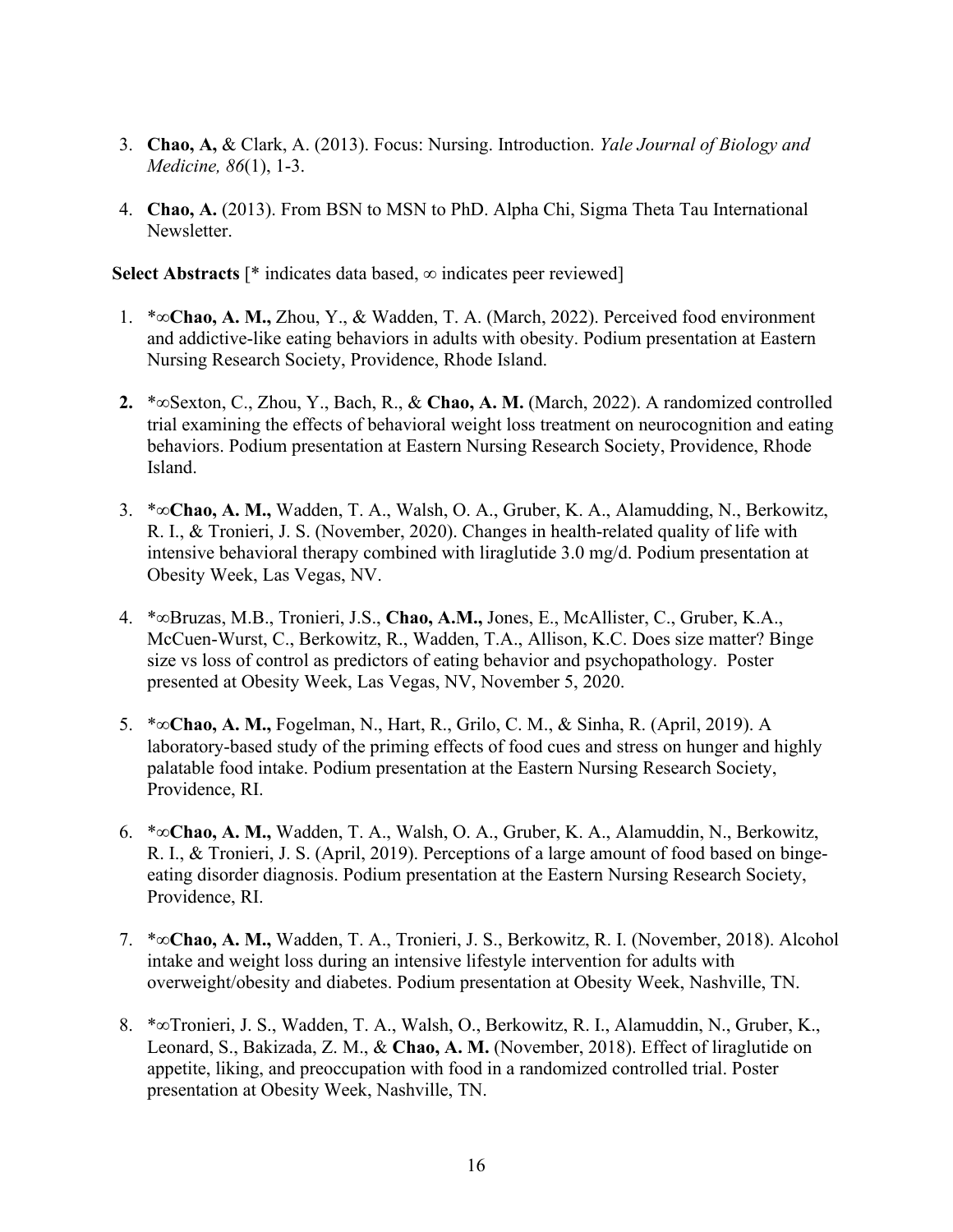- 9. \*∞Wadden, T. A., Walsh, O., Berkowitz, R. I., **Chao, A. M.,** Alamuddin, N., Gruber, K., Leonard, S., Mugler, K., Bakizada, Z., & Tronieri, J. S. (November, 2018). Intensive behavioral therapy for obesity combined with liraglutide 3.0 mg: A randomized controlled trial. Poster presentation at Obesity Week, Nashville, TN.
- 10. \*∞**Chao, A. M.,** Wadden, T., Pearl, R., Alamuddin, N., Berkowitz, R. I., & Tronieri, J. (September 2018). Obesity phenotypes predict weight loss and maintenance. Podium presentation at the Council for the Advancement of Nursing Science, Washington, DC.
- 11. \*∞**Chao, A. M.,** Wadden, T. A., Tronieri, J. S., & Berkowitz, R. I. (April, 2018). Food cravings and weight loss with an intensive lifestyle intervention in overweight or obese adults with type 2 diabetes. Podium presentation at the Eastern Nursing Research Society, Newark, NJ.
- 12. \*∞Tronieri, J. S., Wadden, T. A., **Chao, A. M.,** Pearl, R. L., Alamuddin, N., & Berkowitz, R. I. (April, 2018). Is early weight loss a treatment-specific or general predictor of weight loss success? Poster presentation at the Society of Behavioral Medicine, New Orleans, Louisiana.
- 13. \*∞Pearl, R. L., Wadden, T. A., Tronieri, J. S., **Chao, A. M.,** Alamuddin, N., & Berkowitz, R. I. (April, 2018). Does weight loss reduce weight stigma? Results from a long-term weight loss maintenance trial. Poster presentation at the Society of Behavioral Medicine, New Orleans, Louisiana.
- 14. \*∞**Chao, A. M.,** Wadden, T. A., Gorin, A. A., Tronieri, J. S., Pearl, R. L., Bakizada, Z. M., Yanovski, S. Z., & Berkowitz, R. I. (October, 2017). Binge eating and weight loss outcomes in individuals with type 2 diabetes: 4-year results from the Look AHEAD Study. Podium presentation at Obesity Week, Washington, DC. *Selected as one of the top 5 entries to be included in the Annual Obesity Journal Symposium.*
- **15.** \*∞**Chao, A. M.,** Tronieri, J. S., Pearl, R. L., Bakizada, Z. M., Alamuddin, N., Pinkasavage, E., Alfaris, N., Berkowitz, R. I., & Wadden, T. A. (October, 2017). Effect of stress on weight and eating behaviors during a weight-loss intervention using portion-controlled foods. Poster presentation at Obesity Week, Washington, DC.
- 16. \*∞Tronieri, J. S., Wadden, T. A., Berkowitz, R. I., **Chao, A. M.,** Pearl, R. L., Alfaris, N., Bakizada, Z. M., Pinkasavage, E., Gruber, K. A., Walsh, O., & Alamuddin, N. (October, 2017). Lorcaserin plus lifestyle modification for weight loss maintenance. Podium presentation at Obesity Week, Washington, DC.
- 17. \*∞**Chao, A. M.,** Shaw, J. A., Pearl, R. L., Alamuddin, N., Hopkins, C. M., Bakizada, Z. M., Berkowitz, R. I., & Wadden, T. A (June, 2017). Binge eating disorder and food addiction: Effects on weight loss and attrition during behavioral obesity treatment. Podium presentation at the International Conference for Eating Disorders, Prague, Czech Republic.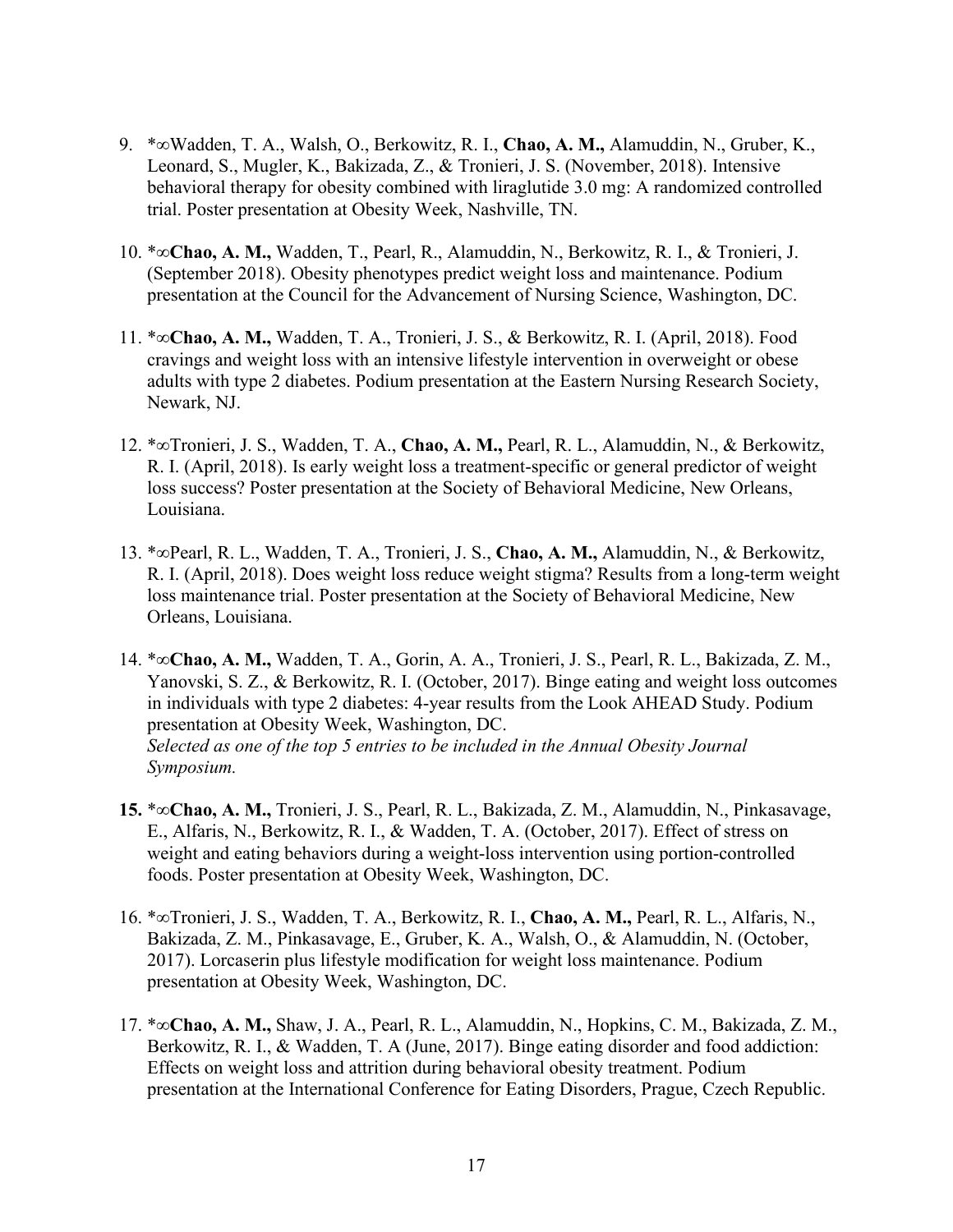- 18. \*∞**Chao, A. M.,** Jastreboff, A. M., White, M. A., Grilo, C. M., & Sinha, R. (April, 2017). Stress, cortisol, and appetite-related hormones: Prospective prediction of 6-month changes in food cravings and weight. Podium presentation at the Eastern Nursing Research Society Scientific Sessions, Philadelphia, PA.
- **19.** \*∞**Chao, A.M.,** Alfaris, N., Shaw, J.A., Bakizada, Z.M., Alamuddin, N., Pearl, R.L., Hopkins, C.M., Pinkasavage, E., Berkowitz, R.I., & Wadden, T.A. (November, 2016). Relationship of food cravings to weight loss and attrition during obesity treatment. Poster presentation at the Obesity Society Annual Meeting, New Orleans, LA.
- 20. \*∞Alamuddin, N., Bakizada, Z.M., Pearl, R.L., **Chao, A.M.**, Shaw, J.A., Hopkins, C.M., Pinkasavage, E., Berkowitz, R.I., & Wadden, T.A. (November, 2016). Relationship between HbA1C, insulin resistance and degree of weight loss in African Americans with obesity seeking weight loss. Poster presentation at the Obesity Society Annual Meeting, New Orleans, LA.
- 21. \*∞Bakizada, Z.M., Hopkins, C.M., **Chao, A.M.**, Alfaris, N., Pearl, R.L., Alamuddin, N., Shaw, J.A., Pinkasavage, E., Berkowitz, R.I., & Wadden, T.A. (November, 2016). Relationship between baseline depressive symptoms and weight loss in a group behavioral weight loss program. Poster presentation at the Obesity Society Annual Meeting, New Orleans, LA.
- 22. \*∞Hopkins, C.M., **Chao, A.M.**, Alfaris, N., Shaw, J.A., Bakizada, Z.M., Alamuddin, N., Pearl, R.L., Pinkasavage, E., Berkowitz, R.I., & Wadden, T.A. (November, 2016). Neither short nor poor sleep precludes clinically-meaningful weight loss. Poster presentation at the Obesity Society Annual Meeting, New Orleans, LA.
- 23. \*∞Pearl, R.L., Alamuddin, N., Alfaris, N., Shaw, J.A., **Chao, A.M.**, Bakizada, Z.M., Hopkins, C.M., Pinkasavage, E., Berkowitz, R.I., & Wadden, T.A. (November, 2016). Weight bias internalization associated with increased risk for metabolic syndrome. Poster presentation at the Obesity Society Annual Meeting, New Orleans, LA.
- 24. \*∞Shaw, J.A., Bakizada, Z.M., **Chao, A.M.**, Pearl, R,L., Alamuddin, N., Hopkins, C.M., Pinkasavage, E., McMorrow, P., Berkowitz, R.I., & Wadden, T.A. (November, 2016). General mindfulness, eating-specific mindfulness, and acceptance as predictors of weight loss. Poster presentation at the Obesity Society Annual Meeting, New Orleans, LA.
- 25. \*∞Shaw, J.A., Pinkasavage, E., Bakizada, Z.M., Alamuddin, N., Hopkins, C.M., **Chao, A.M.**, Pearl, R.L., McMorrow, P., Berkowitz, R.I., & Wadden, T.A. (November, 2016). "Last Supper" predicts greater rate of weight loss in treatment, but not enough to offset initial gains. Poster presentation at the Obesity Society Annual Meeting, New Orleans, LA.
- 26. \*∞**Chao, A. M.,** Shaw, J. A., Pearl, R. L., Alamuddin, N., McMorrow, P., Hopkins, C. M., Bakizada, Z. M., Berkowitz, R. I., Sommers, M. S., & Wadden, T. A. (March, 2016) Relationship between food addiction and quality of life in obese persons seeking weight loss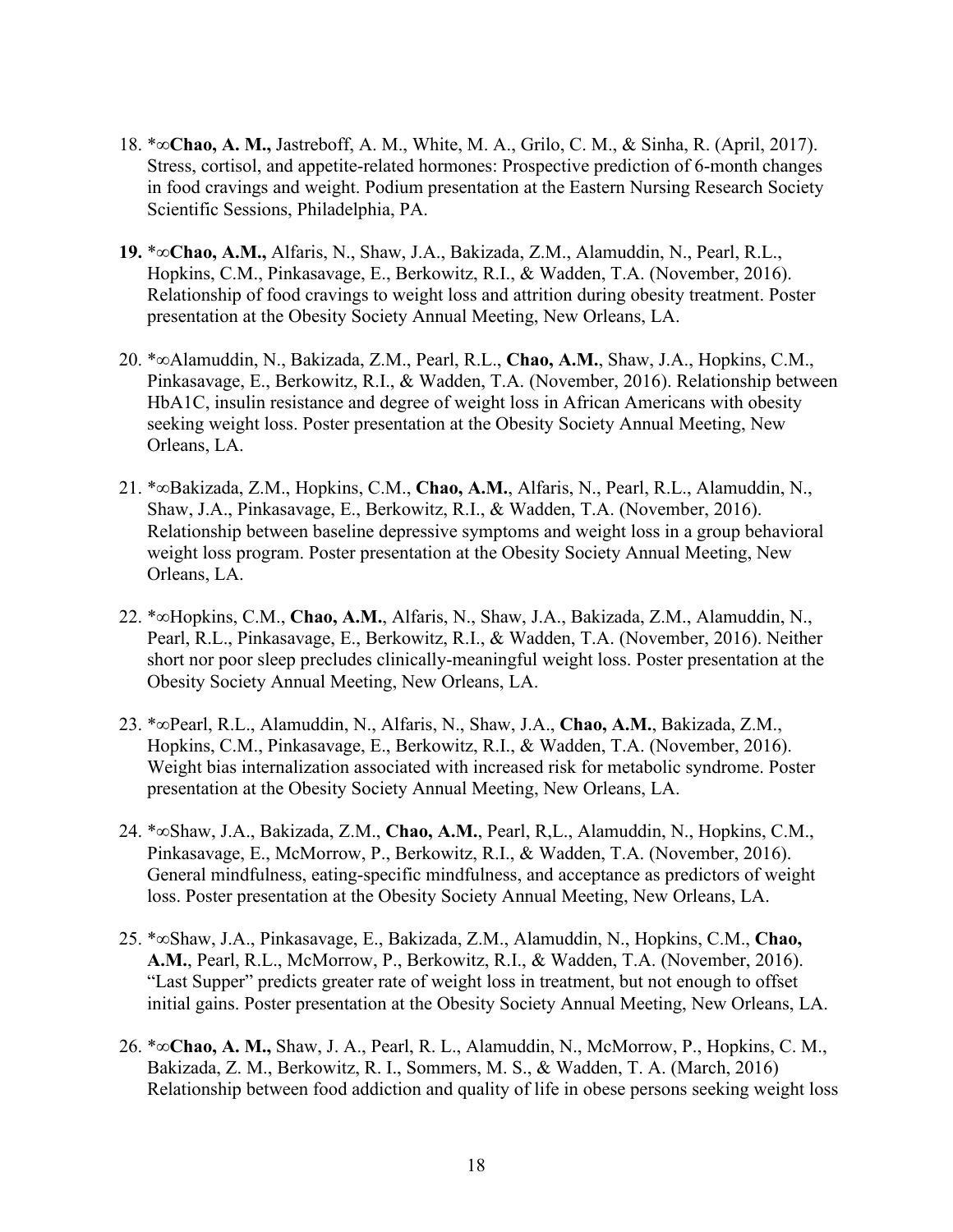treatment. Poster presentation at the Society of Behavioral Medicine Annual Meeting, Washington, DC.

#### **RECENT LECTURES BY INVITATION, SPEECHES, AND WORKSHOPS** [\*indicates invited presentation]

| 2022 | *Obesity and mental health. Black Women's Health Imperative. Virtual meeting.                                                                         |
|------|-------------------------------------------------------------------------------------------------------------------------------------------------------|
| 2022 | *Beyond the body. Healthy Women. Virtual meeting.                                                                                                     |
| 2022 | *Nutrition & Health: Botswana Government- Penn Nursing Exchange, Global<br>Bites. Virtual meeting.                                                    |
| 2022 | *Health disparities: Obesity in rural settings. Rural Health Policy Institute.<br>National Rural Health Association. Virtual meeting.                 |
| 2022 | *Obesity and mental health: Exploring the connection. MidAtlantic Business<br>Group on Health. Virtual meeting.                                       |
| 2022 | *The science of obesity. Kentuckiana Health Collaborative. Virtual meeting.                                                                           |
| 2022 | *Eating phenotypes: Implications for obesity treatment. Penn Center for<br>Nutritional Science and Medicine (PenNSAM). Virtual meeting.               |
| 2021 | *The interaction between obesity and mental health. Society for Human Resource<br>Management. Virtual meeting.                                        |
| 2021 | *The treatment of obesity. Nutrition Education Service Team and Rodin College<br>House at the University of Pennsylvania.                             |
| 2021 | *Obesity and mental health. National Alliance of Healthcare Purchasers Annual<br>Forum. Washington, DC.                                               |
| 2021 | *Obesity and mental health: understanding the connection. Black Women's<br>Health Imperative, National Alliance on Mental Illness, and Healthy Women. |
| 2021 | *Obesity- when diet & exercise are not enough. Black Women's Health<br>Imperative and HealthyWomen.                                                   |
| 2021 | *Precision approaches for obesity treatment. Intellectual curiosity initiative.<br>University of Pennsylvania.                                        |
| 2021 | *Pless Center for Nursing Research at New York University Rory Meyers<br>College of Nursing. New York, NY.                                            |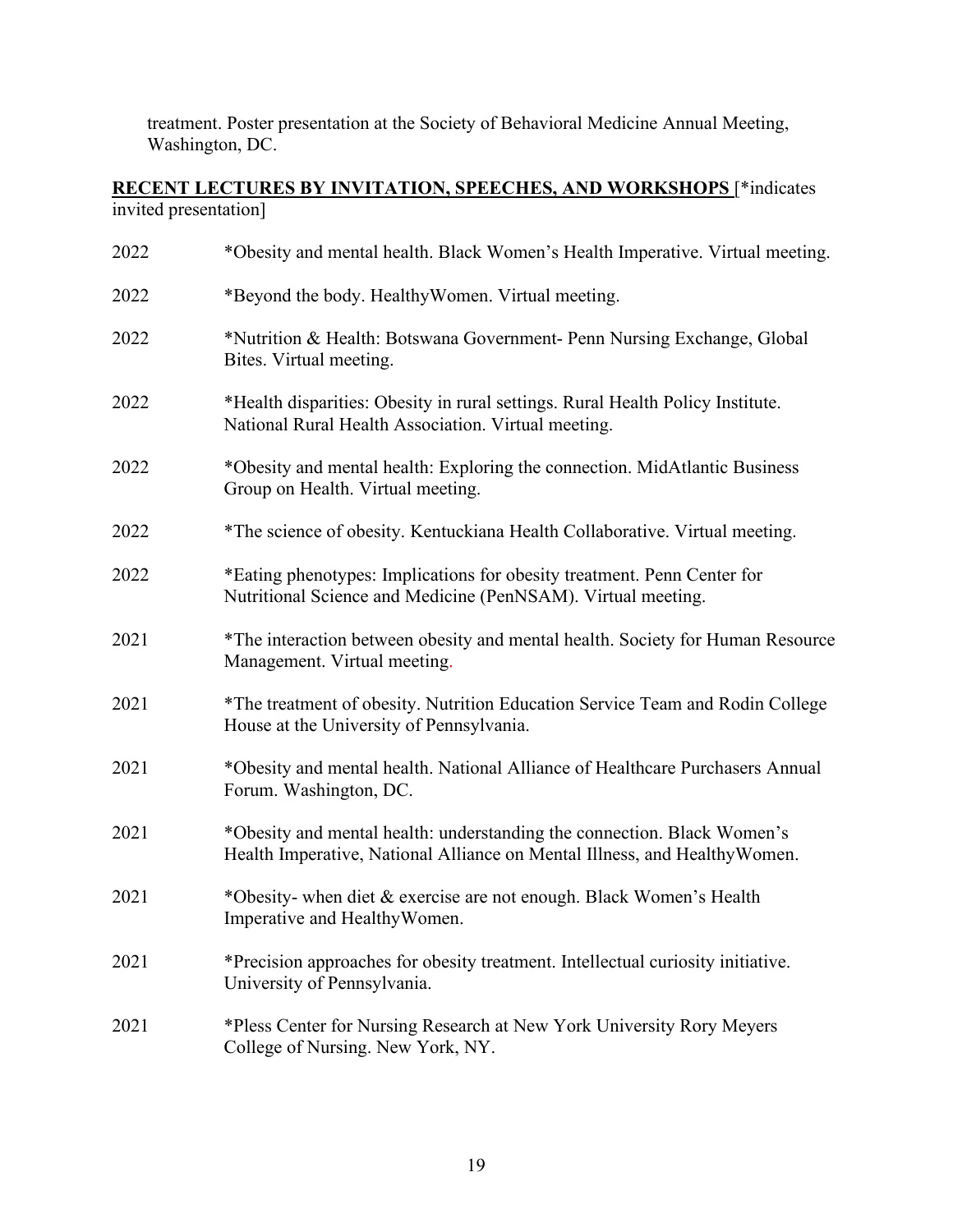| 2021 | *Tackling childhood obesity in primary care settings. Panel presenter for the<br>Family Medicine Community Health Fellowship at the University of<br>Pennsylvania School of Medicine.                    |
|------|----------------------------------------------------------------------------------------------------------------------------------------------------------------------------------------------------------|
| 2020 | *Teaching in a "research-intensive environment." Center for Teaching and<br>Learning seminar series. University of Pennsylvania. Philadelphia, PA                                                        |
| 2020 | *Lessons Learned from Research in the Covid Era: Ramping Down, Ramping Up<br>& Going Virtual. Office of Nursing Research, University of Pennsylvania School<br>of Nursing. Philadelphia, PA              |
| 2020 | *Incorporating behavioral health into the PCP's office. Obesity Medicine<br>Association Keynote Lecture. Phoenix, Arizona.                                                                               |
| 2020 | *Navigating the Alphabet of NIH Award Mechanisms. University of<br>Pennsylvania School of Nursing Office of Nursing Research Colloquium.<br>Philadelphia, PA.                                            |
| 2019 | *Weight off your mind - weight management in patients with psychiatric<br>conditions. The Obesity Society Key Lecture. Las Vegas, NV.                                                                    |
| 2019 | *Binge eating and addictive-like eating: Implications for obesity treatment.<br>Rutger's-Camden Psychology Readings in Psychology Seminar, Camden, NJ.                                                   |
| 2019 | *Obesity in patients with psychiatric disorders. McLean Hospital Nurses' Day<br>Conference. Belmont, MA.                                                                                                 |
| 2019 | *Weight management: Principles and practice. University of Pennsylvania School<br>of Nursing Annual Preceptor Event. Philadelphia, PA.                                                                   |
| 2019 | *Precision science for obesity treatment: Nutrition on the cutting edge. University<br>of Pennsylvania School of Nursing Alumni Webinar. Philadelphia, PA.                                               |
| 2018 | *Binge eating and addictive-like eating: Effects on obesity treatment. Monell<br>Chemical Senses Center, Philadelphia, PA.                                                                               |
| 2018 | *Effects of binge eating and addictive-like eating on obesity treatment. Rutger's-<br>Camden Psychology Brown Bag Seminar, Camden, NJ.                                                                   |
| 2018 | *Meal replacements for weight loss in diabetes: Lessons learned of the<br>LookAhead Trial. Diabetes and Nutrition Study Group of the European<br>Association for the Study of Diabetes, Opatija, Croatia |
| 2018 | *UPenn Alumni Weekend Nursing Penn Nursing Dean's Lecture. Nutrition on<br>the Cutting Edge. Precision Science for Obesity Treatment, Philadelphia, PA.                                                  |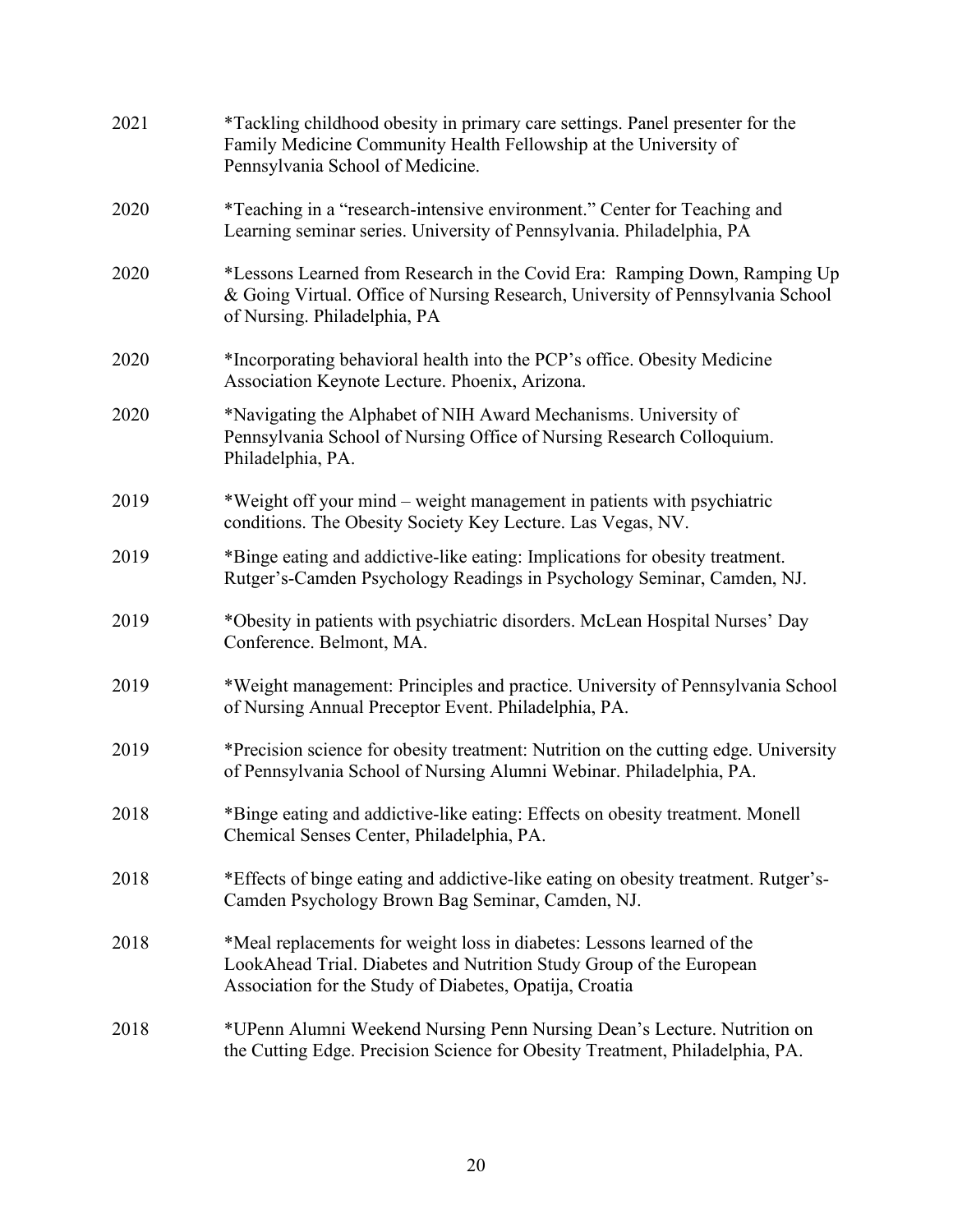| 2018 | *Hedonic hunger: Implications for obesity treatment. Columbia University's<br>Seminar on Appetitive Behavior, New York, NY.                                                                                |
|------|------------------------------------------------------------------------------------------------------------------------------------------------------------------------------------------------------------|
| 2017 | *Lorcaserin and appetitive eating behaviors. Center for Weight and Eating<br>Disorders, University of Pennsylvania Perelman School of Medicine.<br>Philadelphia, PA.                                       |
| 2017 | *Binge eating disorder and addictive-like eating: Implications for obesity<br>treatment. Center for Addiction Seminar Series, University of Pennsylvania<br>Perelman School of Medicine, Philadelphia, PA. |
| 2016 | *Food and the (sexed/gendered?) brain. Penn Neuroscience Public Lecture Series.<br>Food for Thought: The Neuroscience of Eating, Philadelphia, PA. Ted-style talks<br>presented to a public forum.         |
| 2015 | *Building my roots as a scholar. State of the Science in Self-Management<br>Symposium. Yale University School of Nursing.                                                                                  |

## **TEACHING EXPERIENCE**

| 2022 | Guest Lecture, Obesity Pharmacotherapy. UPenn Center for Weight and Eating<br>Disorders Clinical Didactics.                                                                                    |
|------|------------------------------------------------------------------------------------------------------------------------------------------------------------------------------------------------|
|      | 2018, 2019, 2022 Course Director, University of Pennsylvania School of Nursing.<br>Course Title: Weight Management Principles and Practice of Obesity Treatment.<br>(NURS 377, Undergraduate). |
| 2021 | Course Director, University of Pennsylvania School of Nursing.<br>Course Title: Nutrition Counseling Skills for the Healthcare Professional (NURS<br>623, Graduate).                           |
| 2020 | Invited Lecturer, Haverford College<br>Course Title: Obesity: Psychology, physiology, and health (Psychology 327,<br>Undergraduate).                                                           |
| 2020 | Invited Lecturer, University of Pennsylvania School of Nursing.<br>Course Title: Primary Care: Diagnosis and Management of Adults Across the<br>Lifespan (NURS 646, Graduate).                 |
| 2019 | Invited Lecturer, University of Pennsylvania School of Nursing.<br>Course Title: Primary Care: Diagnosis and Management of Adults Across the<br>Lifespan (NURS 646, Graduate).                 |
| 2018 | Invited Lecturer, University of Pennsylvania School of Nursing.<br>Course Title: Health Care of Women and Primary Care. (NURS 780, Graduate).                                                  |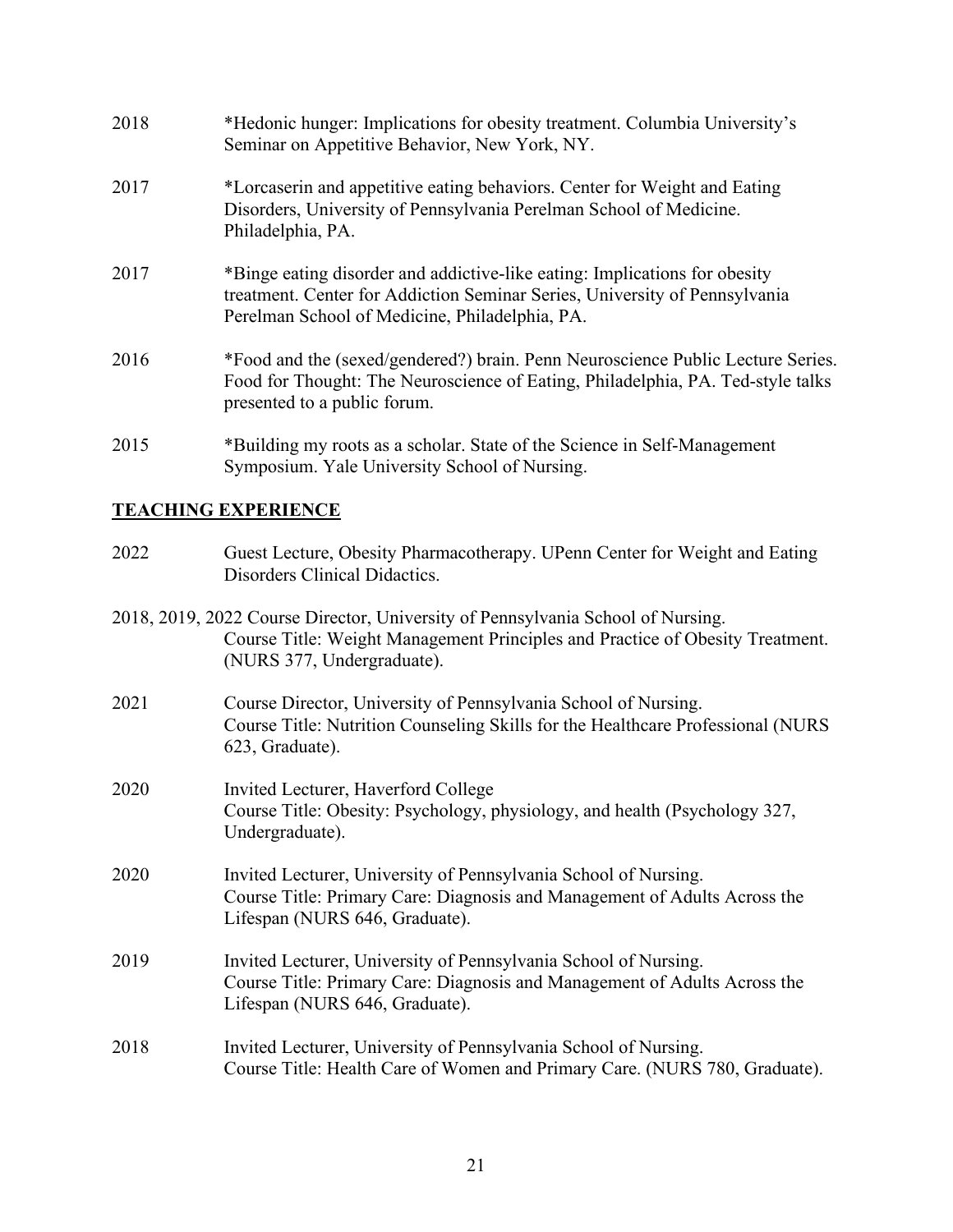| 2018, 2019 | Invited Lecturer, Drexel University, Physician Assistant Program.<br>Course Title: Biopsychosocial Issues in Patient Care. (BIPC, Graduate).              |
|------------|-----------------------------------------------------------------------------------------------------------------------------------------------------------|
| 2018       | Invited Lecturer, University of Pennsylvania School of Nursing.<br>Course Title: T32 Seminar for Vulnerable Women, Children, and Families.<br>(Graduate). |
| 2017       | Meet the Professor, University of Pennsylvania School of Nursing.<br>Course Title: Statistics for Research and Measurement (NURS 230;<br>Undergraduate)   |
| 2016-2020  | Invited Lecturer (3 times), University of Pennsylvania School of Nursing,<br>Course Title: Obesity & Society (N 313.02; Undergraduate)                    |
| 2016       | Invited Lecturer, University of Pennsylvania School of Nursing<br>Course Title: Nutritional Aspects of Disease (N 312.01; Undergraduate)                  |
| 2014       | Graduate Teaching Fellow, Yale School of Nursing<br>Course Title: Primary Care of Adolescents (NURS 641; Graduate)                                        |
| 2013       | Graduate Teaching Fellow, Yale School of Nursing<br>Course Title: The Contexts of Care (NURS 717; Graduate)                                               |
| 2013       | Guest Lecturer, Yale School of Nursing<br>Course Title: Statistics for Clinical Nursing Research (NURS 529; Graduate)                                     |
| 2011       | Graduate Teaching Assistant, Boston College School of Nursing<br>Course Title: Nursing Research Theory (NU 520; Graduate)                                 |
| 2010-2011  | Graduate Assistant, Boston College School of Nursing<br>Course Title: Freshman Professional Development Seminar (NU010;<br>Undergraduate)                 |

## **MEETING/CONFERENCE ORGANIZING ROLES**

2018 Council for the Advancement of Nursing Science State of the Science Congress on Nursing Research. Session Moderator, Washington, DC.

## **MEMBERSHIPS IN PROFESSIONAL & SCIENTIFIC SOCIETIES & OFFICES HELD**

- 2021-Present American Nurses Association
- 2014-2018 The Society of Behavioral Medicine
- 2009-2018 Sigma Theta Tau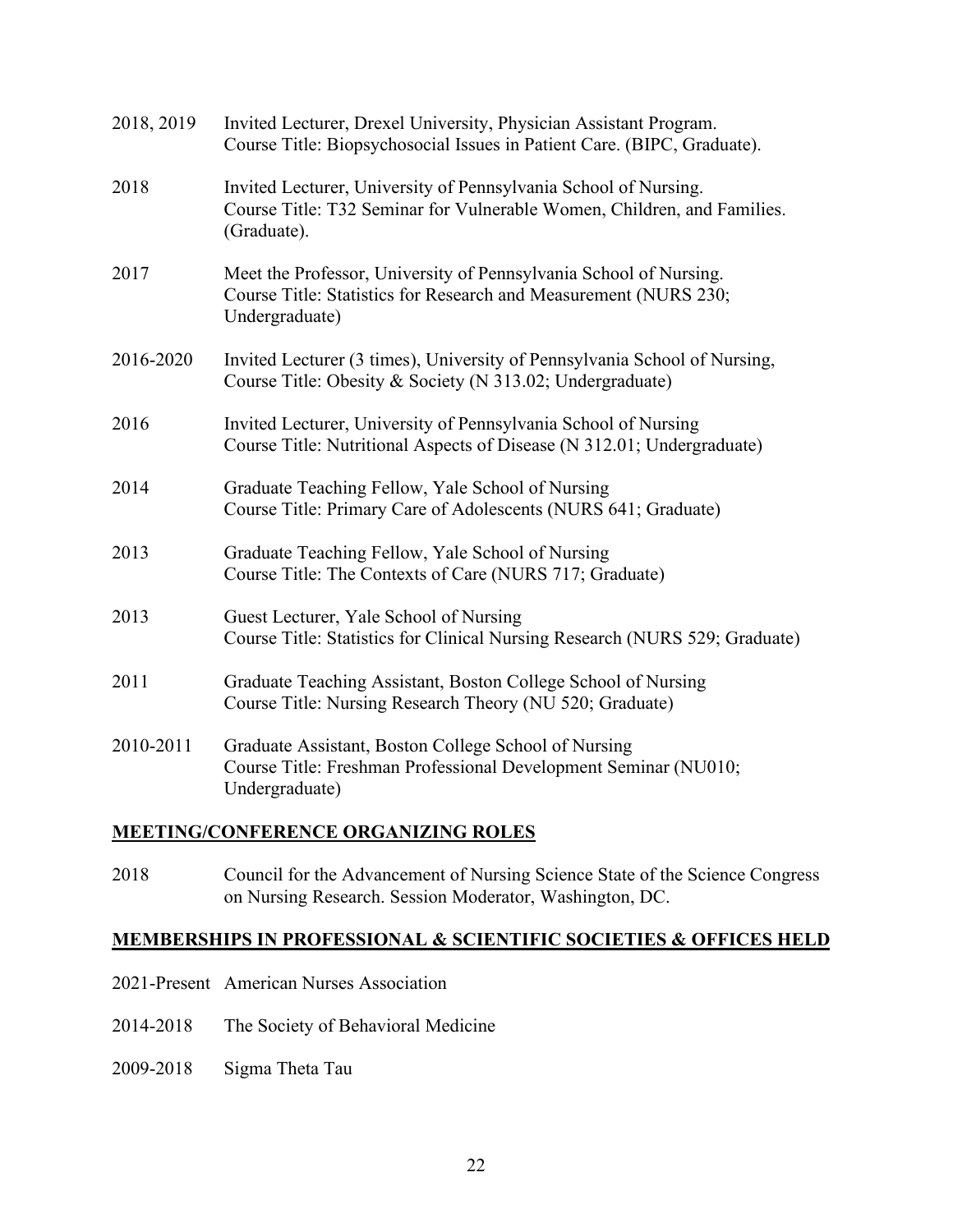#### 2012-Present The Obesity Society

#### 2011-Present Eastern Nursing Research Society

#### **SELECTED PROFESSIONAL ACTIVITIES**

#### **Ad-hoc Peer Reviewer**

*Annals of Internal Medicine; Appetite; Archives of Psychiatric Nursing; Brain Imaging & Behavior; Childhood Obesity; Clinical Obesity; Eating Behaviors; Frontiers Psychology; Gastroenterology; Hormones & Behavior; Journal of Behavioral Medicine; Journal of Consulting and Clinical Psychology; Journal of Health Psychology; Journal of Nursing Scholarship; Journal of School Nursing; International Journal of Obesity; Nursing Research; Obesity Reviews; Obesity Science & Practice; Obesity Surgery; PLOS ONE; Physiology & Behavior; Research in Nursing & Health; Scientific Reports; Social Science & Medicine; The Journal of Clinical Psychiatry; Yale Journal of Biology and Medicine*

#### **Abstract Reviewer**

2018-2021 The Obesity Society

2017-2018 Eastern Nursing Research Society

#### **Grant Reviewer**

2020, 2021, 2022 University of Pennsylvania Public Interest Technology Grant

| 2020      | Penn Center for Nutritional Science and Medicine                                                                                                                          |
|-----------|---------------------------------------------------------------------------------------------------------------------------------------------------------------------------|
| 2018-2019 | Penn Nursing Office of Nursing Research                                                                                                                                   |
| 2018      | University of Pennsylvania Graduate and Professional Student Assembly<br>(GAPSA) applications for the GAPSA-Provost Fellowship for Interdisciplinary<br>Innovation (2018) |

#### **SERVICE ACTIVITIES**

#### **International**

- 2021-present Medical content reviewer, HealthWomen.org and Black Women's Health Imperative
- 2020-present Member, Medical Care Standards Committee, Academy for Eating Disorders

#### **National**

2020-present Representative, Science Committee, Council for the Advancement of Nursing Science

#### **Regional**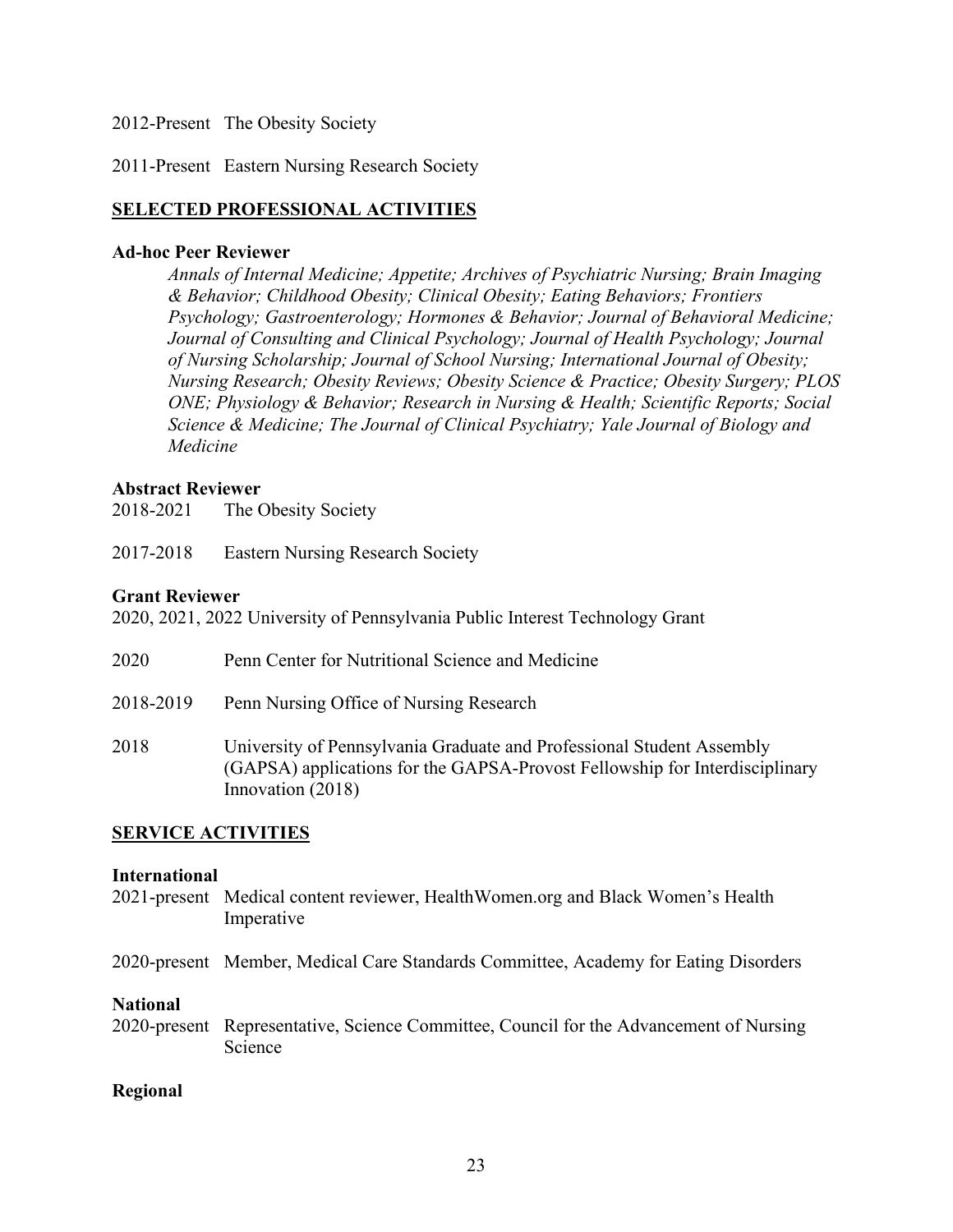|                                  | 2021-present Member, Awards Committee, Eastern Nursing Research Society                                                         |
|----------------------------------|---------------------------------------------------------------------------------------------------------------------------------|
| University<br>2020-present       | Member, Senate Committee on Faculty and the Academic Mission, University of<br>Pennsylvania                                     |
|                                  | 2020-present Faculty Fellow, Rodin College House, University of Pennsylvania                                                    |
| <b>School of Nursing</b><br>2022 | Assistant Professor BHS Department Reading Committee, University of<br>Pennsylvania School of Nursing                           |
|                                  | 2021-present Member, School of Nursing Awards and Nominations Committee                                                         |
| 2021-2022                        | Member, School of Nursing Personnel Committee                                                                                   |
| 2021                             | Member, School of Nursing Personnel Committee Composition Taskforce                                                             |
| 2020-2021                        | Member, University of Pennsylvania School of Nursing, Biobehavioral Health<br><b>Sciences Department Chair Search Committee</b> |
| 2020-2021                        | Member, University of Pennsylvania School of Nursing, Biobehavioral Health<br><b>Sciences Practice Faculty Search Committee</b> |
| 2020-2021                        | Faculty Member, Nursing PhD Partnership for Development (POD)                                                                   |
| 2019-present                     | Member, University of Pennsylvania School of Nursing, PhD Progressions<br>Committee                                             |
| 2018-2021                        | Member, University of Pennsylvania School of Nursing, Faculty Search<br>Committee                                               |
| 2019                             | Small group facilitator, University of Pennsylvania School of Nursing School F31<br>Workshop                                    |
| 2018                             | Presenter, University of Pennsylvania School of Nursing Responsible Conduct of<br>Research                                      |
| 2015-2016                        | Member, University of Pennsylvania School of Nursing Committee on Research                                                      |

## **School of Medicine**

2019-present Data Safety and Monitoring Board, Study Safety Officer. Psychological Intervention to Reduce Weight Bias Internalization (Be Wiser). PI (Pearl, R at UPenn).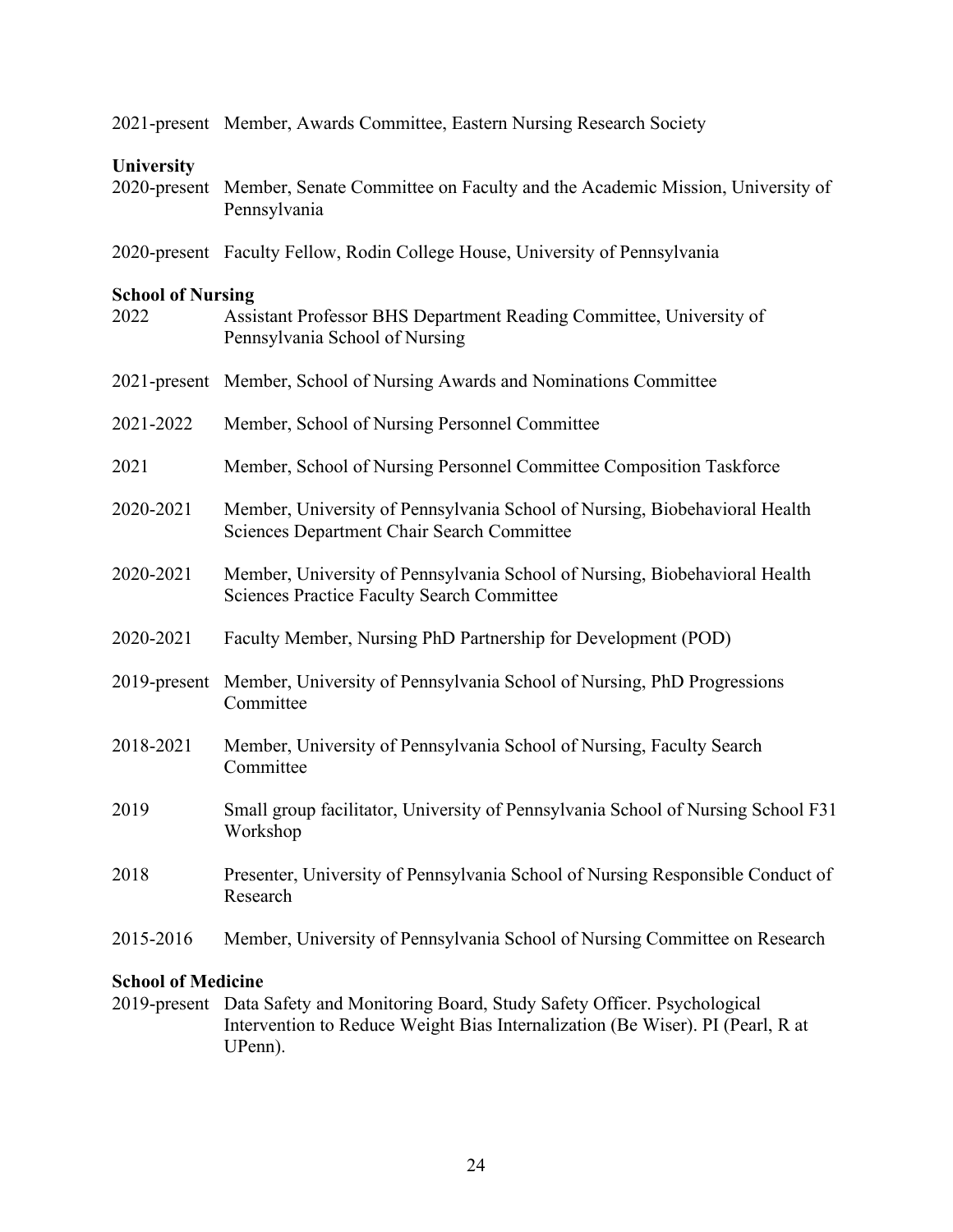- 2018-2020 Data Safety and Monitoring Board, Study Safety Officer. Psychological Intervention to Reduce Weight Bias Internalization (Be Wise). PI (Pearl, R at UPenn).
- 2017-present Center for Weight and Eating Disorders Executive Committee, member

## **DOCTORAL DISSERTATION COMMITTEES AND POST DOCS MENTORED**

| 2022            | Reader, PhD Dissertation Proposal Defense, Shayleigh Page, UPenn Nursing |
|-----------------|--------------------------------------------------------------------------|
| $2021$ -present | Advisor, PhD Student, Courtney Sexton, UPenn Nursing                     |
|                 | Nurse Faculty Loan Program Recipient                                     |
| 2021            | Reader, PhD Dissertation Defense, Olivia Arnold, UPenn Nursing           |
| 2021            | Reader, PhD Dissertation Defense, The University of Western Australia    |
| $2020$ -present | Advisor, PhD Student, Ashley Cooper, UPenn Nursing                       |
|                 | Penn Presidential PhD Fellow                                             |
|                 | Faculty Mentor for Robert Wood Johnson Foundation Health Policy Research |
|                 | Scholars program                                                         |
| $2020$ -present | Advisor and Penn Nursing Faculty Lead, DNP Student, Lori Maloney, UPenn  |
|                 | Nursing                                                                  |
| 2020            | Rotation Mentor, PhD Student, Sarah Applebey, UPenn Neuroscience         |
| 2020            | Reader, PhD Dissertation Qualifying Exam, Olivia Arnold, UPenn Nursing   |
| 2020            | Reader, PhD Dissertation Qualifying Exam, Shayleigh Page, UPenn Nursing  |
| 2020            | Member, PhD Dissertation Committee, Jaclynn Elkind, UPenn Nursing        |
| 2019            | Member, Jaclynn Elkind, Dissertation Qualifying Exam, UPenn Nursing      |

#### **MENTORED PROFESSIONALS**

|           | 2022-present Caroline Ben Nathan, Joseph Wharton Scholars Program, University of |
|-----------|----------------------------------------------------------------------------------|
|           | Pennsylvania, advisor                                                            |
| 2021      | Mpho Petros, Mandela Washington Fellow from Botswana                             |
| 2021      | Research Residency (N389), 2 students                                            |
| 2020      | Research Residency (N389), 4 students                                            |
| 2020      | Xueting Wei, PURM Student, University of Pennsylvania School of Nursing          |
| 2020      | Katelyn Bottcher, BSN Student, University of Pennsylvania School of Nursing      |
| 2020      | Kyra Bronfman, Psychology Honors Student, University of Pennsylvania             |
| 2020      | Research Residency (N389), 9 students                                            |
| 2020      | Elizabeth Rovit, MPH Student, UPenn, Capstone Mentor                             |
| 2020      | Sapna Gupta, Medical Student, Drexel, Intern                                     |
| 2019      | Research Residency (N389), 8 students                                            |
| 2019      | Vivian Luong, BSN Student, Penn Undergraduate Research Mentoring Program,        |
|           | University of Pennsylvania School of Nursing (submutriculated into Psych NP      |
|           | program at Penn)                                                                 |
| 2018-2019 | Kathryn Di Vitantonio, ABSN student and NURS 389 student, University of          |
|           | Pennsylvania School of Nursing                                                   |
| 2018-2019 | Valentina Rodriguez, SAS undergraduate, University of Pennsylvania               |
| 2018-2019 | Brianna Brooks, SAS undergraduate student and supervisor for Biochemistry 404,   |
|           | University of Pennsylvania (PhD student in nutritional sciences at Columbia      |
|           | University)                                                                      |